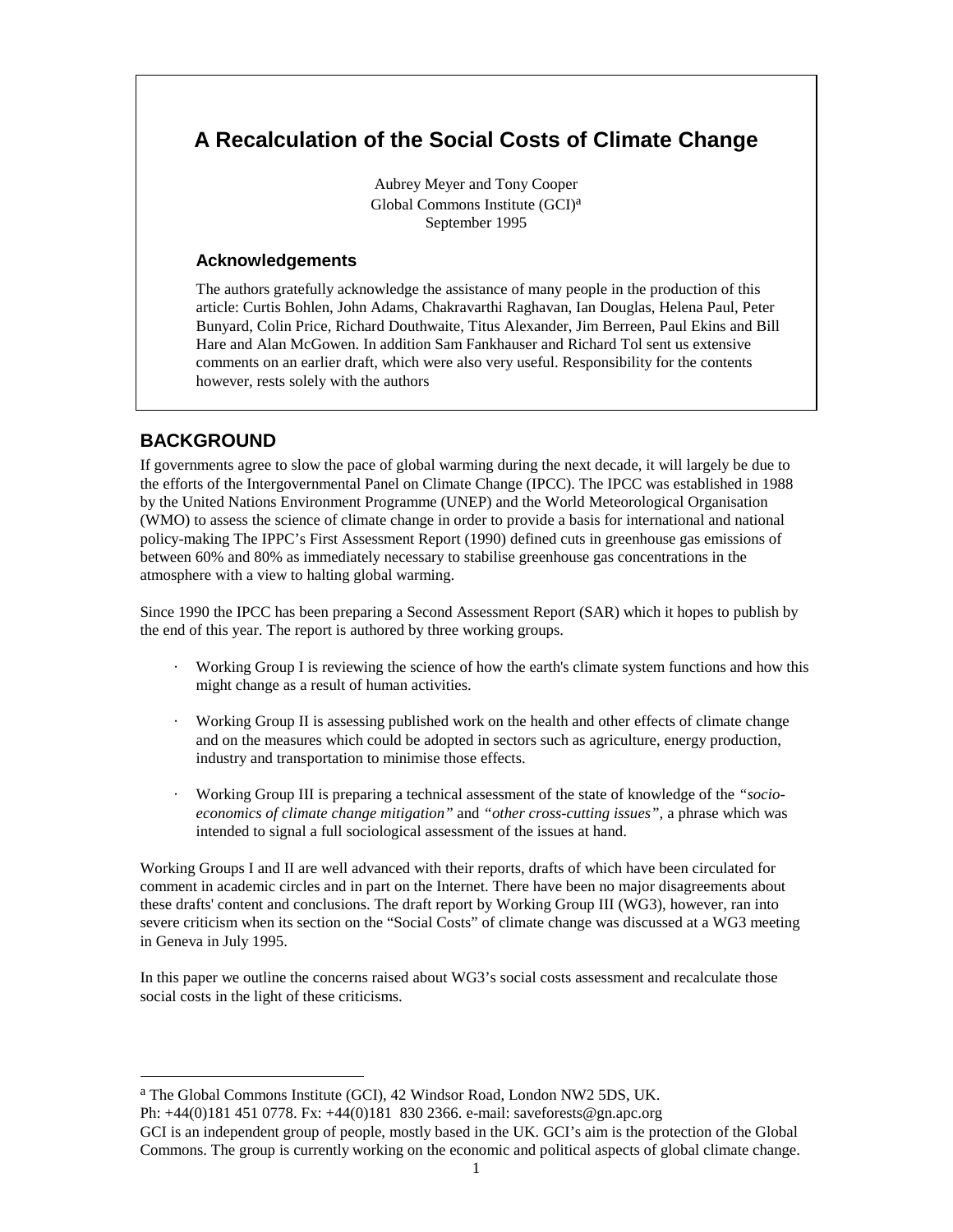# **A FLAWED REPORT**

The difficulties of placing a monetary value on the damage which is likely to be caused by global warming are legion. The costs are long-term, highly uncertain and in some cases unknowable in advance, even in principle. For many types of damage such as species extinction, the assignment of a monetary value makes little sense, and some economists go part way to acknowledging this by distinguishing between 'tangible' and 'intangible' costs.

In spite of this, the WG3 team for the "Social Costs" of climate change attempted to put a cost figure on the damage global warming might do, basing their estimates largely the work of Fankhauser<sup>1</sup> and Tol,<sup>2</sup> - both members of the group - who built on earlier work by two other members of the group - [Cl](#page-17-0)ine<sup>3</sup> and [P](#page-17-0)earce<sup>4</sup> together with that by Nordhaus<sup>5</sup> and Titus.<sup>6</sup>

The team's summary assessment of the global damages consequent on climate change is that monetary losses will equal to 1.5% to 2% of Gross World Product (GWP).<sup>b</sup> This is an estimate for a single, unspecified, year - the year when  $CO<sub>2</sub>$  equivalent<sup>c</sup> concentrations will have doubled. They assume that this doubling will happen in around 2050 or 2060.d

The team also make the following assumptions: -

 $\overline{\phantom{a}}$ 

- 1. the global economy will have progressed from the present to the year 2050 on a "business-asusual" path;
- 2. global mean temperature will have risen by the "mean" figure of  $2.5^{\circ}$ C by that year,
- 3. it is useful to give policy-makers a "snap-shot" of that single year's damages, ie one divorced from a cumulative assessment of damages for the period between the present and 2050.

This figure of 1.5% to 2% of GWP is significantly lower than that reached by some other analysts - most notably Hohmeyer and Gaertner in their 1992 report to the European Union.<sup>7</sup> Their study estimated *accumulated* damage costs of potentially \$900 trillion by 2030; that is, well [be](#page-17-0)yond 100% of GWP by that year and therefore up to two orders of magnitude greater than the figures reported in the WG3 draft.

WG3 also estimated regional damage costs as being equivalent to 1% to 1.5% of GNP in OECD countries and between 2% and 9% of GNP in countries outside the OECD. These regional losses were derived exclusively from the work of Fankhauser and Tol.

In our view, both the global and regional ranges of damage figures currently drafted in WG3 contain errors, are unjustified and should be replaced. Using Fankhauser's raw damage figures as the starting point for developing our arguments, we conclude that the expected extent of global damage for the year 2050 as a result of warming is highly uncertain but probably lies in a range between  $12\%$  and  $130\%$  of GWP. Within this, for the OECD region, the range is from 0.6% to 17% of Gross Regional Product (GRP), while for the Rest of World (RoW) (those countries outside the OECD) it is from 25% to 250% of GRP. This represents *accumulated* losses between 1990 and 2050 of between \$50 and \$600 trillion. We consider even these estimates are on the low side, as we have made many conservative assumptions and made only very limited allowance for surprises.

To address the range of temperatures which may plausibly obtain in 2050, we have made assumptions about how damage costs vary with temperature change. Clearly such variation will not be *linear* and we have assumed an S-shaped relationship, so that costs rise very slowly with the first increment of temperature change and approach a limiting value at temperature rises above  $30^{\circ}$ C. We do not consider that the present state of knowledge justifies building a more complex model. Details are given in Appendix A.

b "Gross World Product" (GWP) is defined as the market value of all the goods and services sold throughout the world.

c "equivalent" means other greenhouse gases counted as well, but with their global warming effect converted to " $CO<sub>2</sub>$  equivalence" - see IPCC WG1, the 1990 Assessment Report.

 $d$  For the sake of being definite, we focus on the specific year 2050 - see later for a more detailed rationale.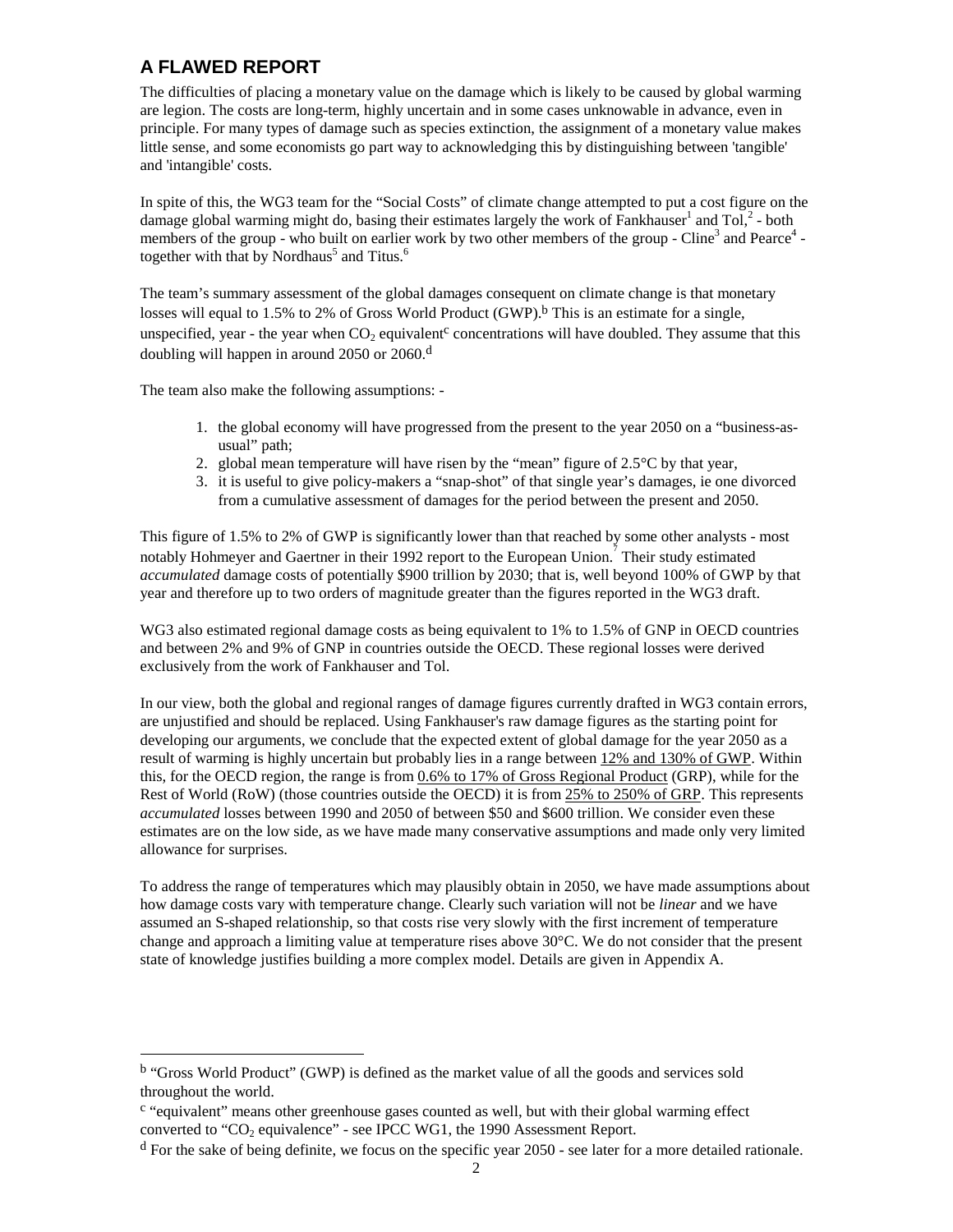### **A PRELIMINARY SUMMARY OF CONTESTED ASSUMPTIONS**

The gulf between our figures and those in WG3's current draft report can be explained in large part by our having employed different assumptions and methods to those used by WG3. The areas of dispute are summarised below and then in more detail in subsequent sections.

#### *1 - "Willingness To Pay" versus "Willingness To Accept Compensation"*

WG3 assumes "Willingness-To-Pay" (WTP) as an acceptable method of assessing damages costs. We argue that "Willingness-To-Accept Compensation" (WTAC) is a more sensible method.

#### *2 - 2050 equals CO2 doubling?*

WG3 compute damages for the single year of  $CO<sub>2</sub>$  doubling, that is the year in which global mean temperatures will be 2.5°C higher than pre-industrial. We argue that it is most useful to policy makers to focus the assessment on a particular year and the period leading up to that year. This is more useful than focusing on the "moving target" of when  $CO<sub>2</sub>$  doubling may or may not occur. We suggest that 2050 should be used, a date within the range expected by the IPCC. However, we also argue that by 2050, various factors may well have increased CO2 and equivalent greenhouse gas concentrations in the atmosphere to more than double the pre-industrial levels and that global mean temperature is consequently likely to be higher than the stated 2.5°C.

#### *3 - IPCC must not publish wrong arithmetic*

WG3 authors calculated regional GNP losses by dividing damages corrected for "Purchasing Power Parity" (PPP) by GDP figures which have not be corrected for PPP. We argue that this procedure is arithmetically wrong and also now seen to be wrong. Even in terms of the authors' own assumptions, it seriously misrepresents the proportional damages *in* and *between* different regions of the world. Results based on this procedure must not be published by the IPCC, and regional losses must be recalculated using sound methods.

#### *4 - No "climate sensitivity", "feedbacks" or "uncertainties" allowed for in stated bottom-line result for damages*

WG3 assumes that neither "climate sensitivity", e "feedbacks" or other uncertainties need be portrayed in its bottom-line results. We argue that the IPCC WG3 must reflect the full range of "uncertainties" and "sensitivity" in the bottom-line figures it publishes in its final report, and in its Summary for Policy-Makers (SPM).

#### *5 - Uncertainties should not equal zero*

WG3 also assumes that in key areas where there are uncertainties over the complexity of imminent warming factors (such as positive feedbacks and sulphate aerosol removal) these can be given a value of zero in the assessed damages. We argue that they must be represented by numbers greater than zero.

#### *6 - Significant damage categories should not be omitted*

Deaths due to malaria and malnutrition have unrealistically been omitted from the WG3 draft assessment. We argue that these must be assessed and included in the report.

What follows sets out these arguments in more detail.

 $\overline{\phantom{a}}$ 

<sup>&</sup>lt;sup>e</sup> "Climate Sensitivity" is he IPCC's 1990 range of temperature outcomes at 'CO<sub>2</sub> doubling' ie 1.5°C to 4.5 $^{\circ}$ C, with a 'best-guess' mean of 2.5 $^{\circ}$ C. But a number of "positive feedbacks" - while mentioned in this report - were omitted from the numerical assessments of temperature rise and climate sensitivity.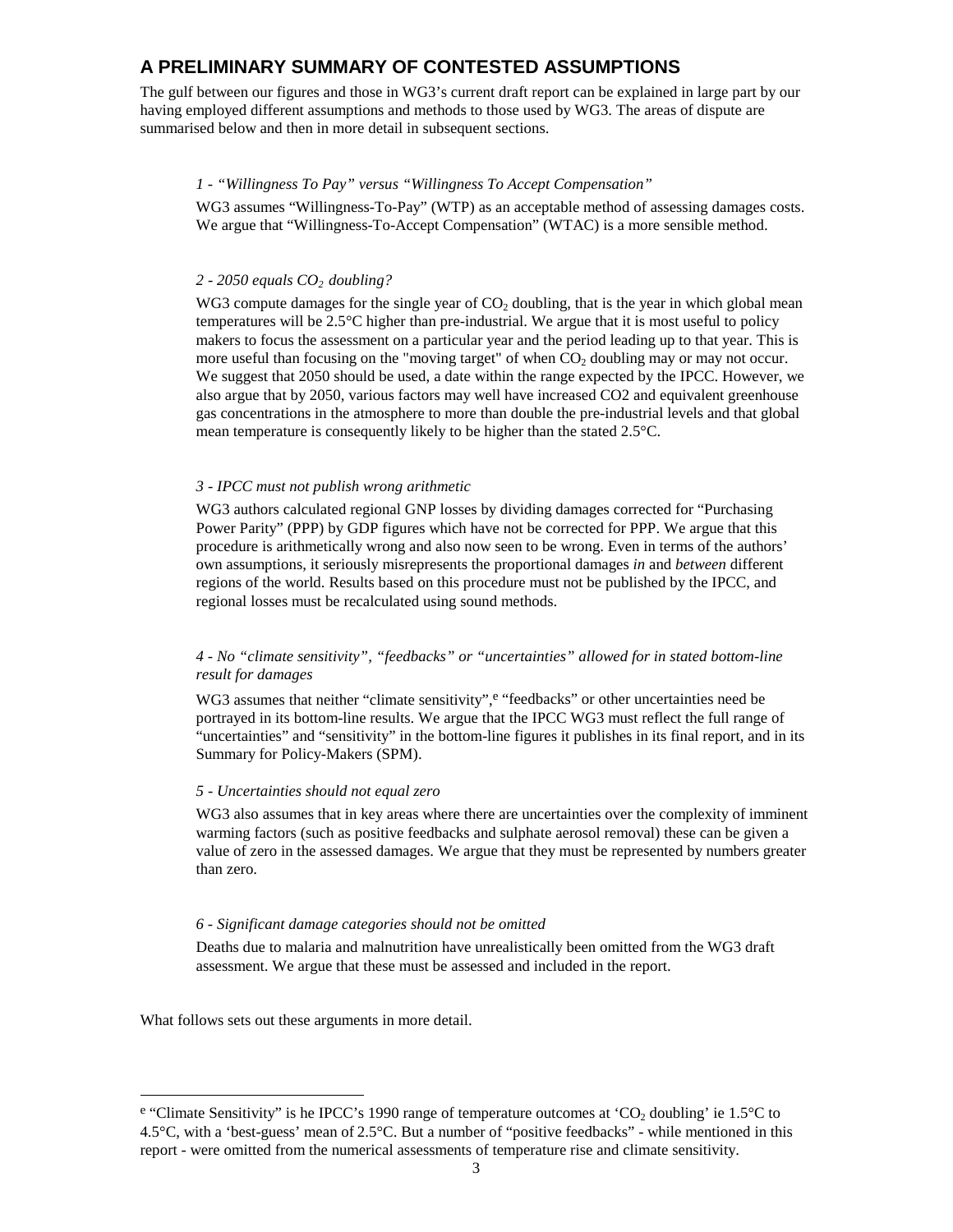## **1 - "WILLINGNESS-TO-PAY" VERSUS "WILLINGNESS-TO-ACCEPT COMPENSATION"**

Working Group Three's damage estimates are based on the "Willingness-To-Pay" (WTP) method of assessing damage costs. WTP leads to discriminatory differential estimates in cost rates between the OECD and the rest of the world, most notably differential estimates of the value of a "statistical life". It would have been more correct to use the "Willingness-To-Accept Compensation" (WTAC) method.

"Willingness to Accept Compensation" is regarded as the "conceptually correct"<sup>8</sup> procedure in Cost-Benefit Analysis - that is, it assesses costs in terms of what losers are willing to a[cc](#page-17-0)ept as compensation for any inflicted disbenefit. Willingness to Pay (WTP) is appropriate only for benefits. By describing potential payments for the avoidance of climate-change damage costs as "benefits", the WG3 authors give dubious plausibility to the use of WTP. In reality, however, there will be in a broad view no benefits from climate change, only different kinds of costs or disbenefits borne by different groups of people.<sup>f</sup>

WTA naturally results in very much higher damage costs than WTP, since the amount that people are willing to accept as compensation for major losses is not constrained by their income and - most people being poor - is many times greater than what they are willing and able to pay to prevent undesirable impacts on their lives. The use of WTP also leads naturally to the adoption of *differential* 'statistical' life evaluation, sometimes known as "Values of Statistical Lives" (VOSLs). This has been the subject of much heated debate. We state here our position.

### **Valuing Life and Statistical Lives**

 $\overline{\phantom{a}}$ 

There is an extensive literature on whether it is admissible to give human life a monetary value, and, if admissible, what value life has. Some reject the idea out of hand. Nonetheless, in certain industries, it has become an accepted management tool. A good overview from the perspective of the oil industry can be found in Fleishman<sup>9</sup> who concludes that a valuation in the range of £500,000 to £5 million is appropriate (approximately \$7[50](#page-17-0),000 to \$7.5 million).

The concept of "statistical" life has been introduced into the debate *not* because person A is being asked how much he or she is willing to pay or to accept for himself/herself or for person B to be definitely killed, but because of attempts to place a value on how to much to pay or accept for a relatively low probability normally less than 1% - of any particular individual being killed. To do this, one essentially values the life at, say, \$1.5 million, and multiplies by the (low) probability of an individual dying as well as by the total population size involved. If the probability of an individual being killed reaches a sufficiently high level, the whole process of valuation is rejected and the life is effectively regarded as having infinite value. According to Fleishman, there is little agreement as to how great a risk is acceptable in this sense, because it all depends on society's perception of the value of the risk-creating activity.

Major problems arise when one life is valued at more than another,  $^{10}$  as is done by Fankhauser and Tol. Following Hohmeyer and Gaertner, we argue that no differentiatio[n b](#page-17-0)y nationality, race or gender should be adopted, on grounds both of straight forward ethics and of practical international politics. This is regardless of whether the life is "statistical" or not. If differential values arise logically from a theory such as WTP, that merely demonstrates the inapplicability of the theory.

The ethical argument suggests a method of valuation based on how much someone is willing to pay can only be used as an input to some kind of averaging process. The highest value we might consider is Tol's OECD value of \$3 million, the lowest Fankhauser's world average of \$350,000. Advocates of differential statistical life evaluation seem to think that because the risk of death is being costed rather than the certainty of death, the equity argument is nullified. We disagree strongly. In addition, using WTP, they find a single global value unrealistic. Thinking in terms of WTA, however, makes such a value quite plausible, provided that an OECD-derived value is used.<sup>11</sup> Following Fankhauser, we use \$1.5 million.

Differential discount rates by region have also been advanced to make the "present value" - that is, the "discounted" value of future lives - different. This too is unethical and unacceptable. The "present value" of a Chinese life in 2050 must be treated as the same as the "present value" of an American life in 2050.

<sup>&</sup>lt;sup>f</sup> This is not to deny that some areas may benefit from a more benign local climate, but such effects are minor in the regional and global view.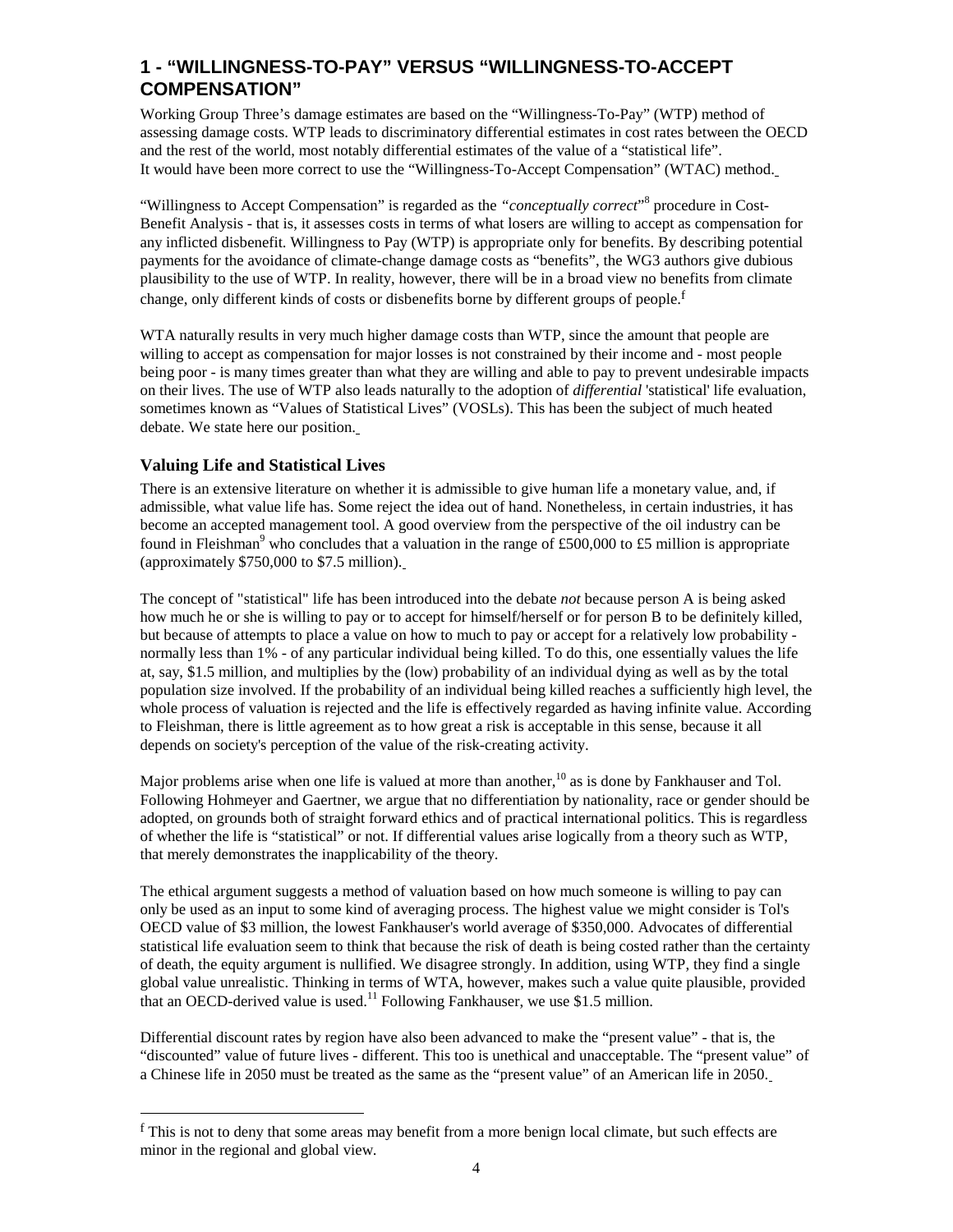#### **Parity-Unit-Damage-Valuation (PUDV)**

If one accepts the equal life valuation argument above, the next step is to extend the same principle to the rates for valuing all the other kinds of damage costs. In the Hohmeyer and Gaertner analysis, this was done explicitly for agricultural land values and implicitly for most other impacts. The case for doing so is presented below. While we feel the case is strong, it admittedly lacks the absolutely imperative character of equal life valuation. It can be justified prescriptively or descriptively.

#### *Prescriptive Justification*

For every identified cause of damage, a lower figure is given by Fankhauser for the impact on the Third World. To take but one example: the loss of a hectare of Chinese wetland is assessed as bearing a cost of just 10% of that of an OECD hectare. One of the stated reasons for differentiation, in this case, is the assigning of a much higher value to the loss of recreational use in the OECD than in the South. We find this ethically indefensible. Once wetland has gone, it has probably gone for many decades or centuries, if not for ever. Why should the future Chinese be assumed not to need wetlands as much as future Americans, whether for recreation or for livelihoods? Clearly from an ethical standpoint, one country's hectare of wetland should be treated as worth the same as any other country's, and similarly for all the other damage categories. (We list the categories in Appendix C).

This leads to the question of whether to value all hectares of wetland, and other resources at risk, at a rate calculated on the basis of first-world damage costs, or on some global average basis. We argue that the former could be considered the appropriate basis on the following grounds:

- 1. Working to a WTA-based assessment could be expected to give results much nearer to the OECD norms than to the values assumed by Fankhauser.
- 2. Costs assessed for the First World are more easily available than those for the Third World, because of the wider availability of statistical data. This is apparent in Fankhauser's book, where there are extensive references to academic costing estimates of First World damages, but very few of Third World ones
- 3. The differences within the areas OECD and Less Developed Countries (LDCs) even within Fankhauser's breakdown of each of these into 3 sub-regions - are of the same order of magnitude as those between them. There are many groups outside the OECD, probably numbering some hundreds of millions of people in total, who are at or above the median OECD standard of living. The OECD excludes the entire Pacific rim, excepting Japan. And within the OECD itself, there is probably even greater diversity, with both large countries (e.g. Turkey) and large groups of the people (e.g. southern Italians, Native Americans) probably living at a standard not far from the Third World mean.
- 4. The damage in question is mostly being caused by past and present First World consumption patterns, so use of First World compensation rates is appropriate.<sup>12</sup>

#### *Descriptive Justification*

Fankhauser uses a methodology which effectively assumes that in the year 2050 the international breakdown of world GWP will be the same as it was in 1988. By definition, this means that the existing average income disparity between the OECD and the LDCs will remain unaltered. Others, including Nordhaus<sup>13</sup> and Greenpeace,<sup>14</sup> posit a significant degree of income convergence between the OECD and the LDCs. S[uch](#page-17-0) convergence is [also](#page-17-0) a widely-shared policy goal. On this latter view, damage valuation, even on a WTP basis, would likewise converge and adoption of the current OECD values as a world average for 2050 becomes more plausible.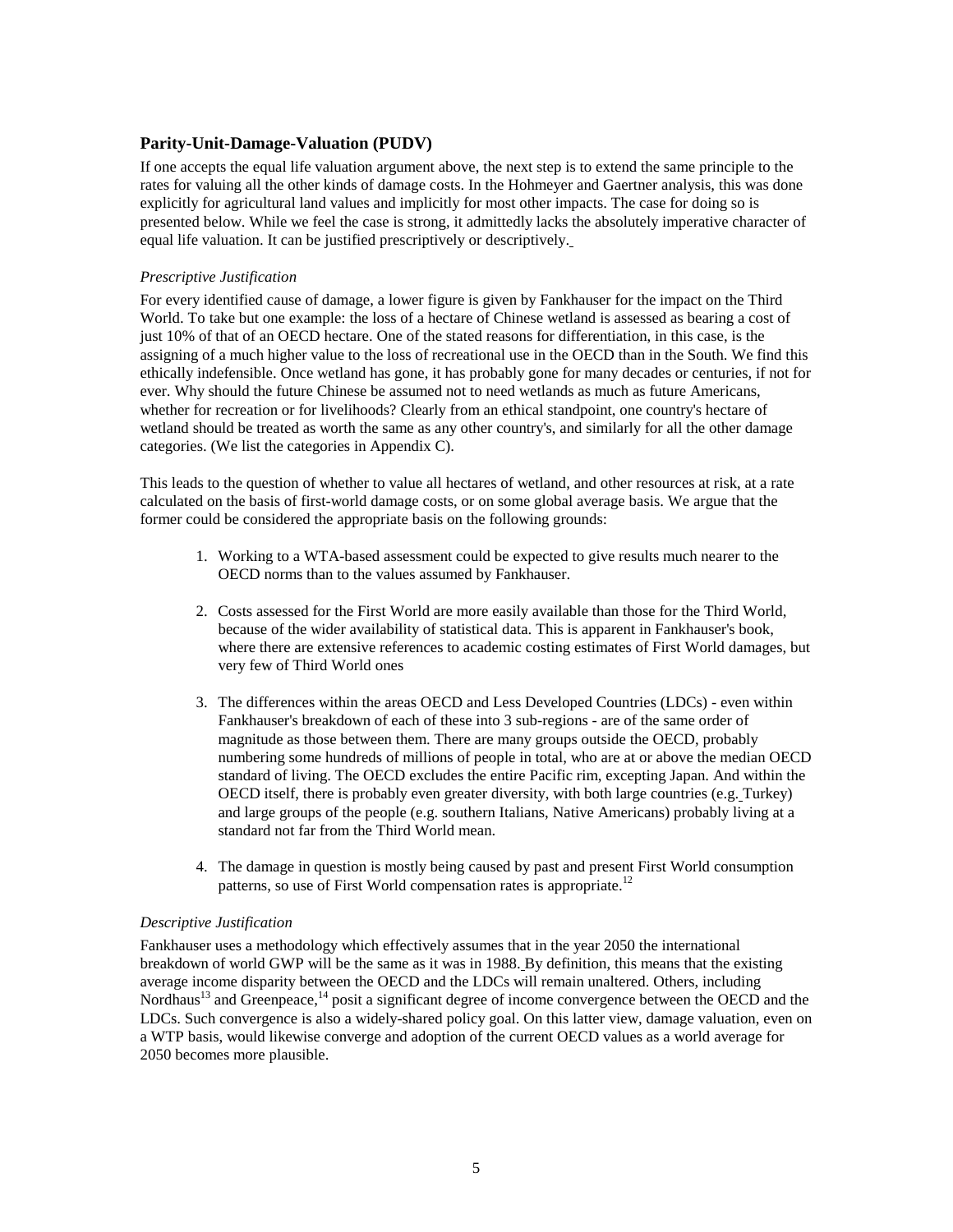# **2 - 2050 EQUALS CO2-DOUBLING?**

Fankhauser's damage costs are calculated for a single year - which could be 2050 or 2060 - when it is assumed that the levels of  $CO<sub>2</sub>$  and equivalents will have doubled in the atmosphere and global mean temperature will be 2.5°C above pre-industrial. Using this date as a reference point, he then expresses the damages in 1988 monetary values, thus giving a "snapshot" of potential future damage costs due to global warming for one year only.

"The time of  $CO<sub>2</sub>$  doubling" has become an accepted benchmark for discussions in the climate-change field; apparently for reasons of ease of computation and comparison. However, this approach *de*-emphasises those factors, both natural and anthropogenic, that might well speed up or retard the time of doubling. It also diverts the focus of attention from the much more serious longer-term hazards, as was noted by Cline.<sup>15</sup>

The IPCC in its reference scenarios IS92 a,b,e and f forecast dates of doubling between 2050 and 2075.<sup>16</sup> Fankhauser has assumed that the instant of doubling would probably be around 2050 to 2060; Cline an[d](#page-17-0)  Hohmeyer and Gaertner assumed around 2030. The latest results from the Hadley Centre<sup>17</sup> forecast a  $0.2^{\circ}$ C (approximately) per decade rise in temperature, reaching 1.8°C above pre-industrial leve[ls b](#page-17-0)y 2050, the end date of their published charts. Extrapolating from these figures would suggest 2085 as the date by which  $CO<sub>2</sub>$  levels will have doubled, with 2.5°C the most likely temperature rise due to  $CO<sub>2</sub>$  doubling. However the Hadley Centre forecasts that doubling will be reached at 2050 assuming there is no further increase in sulphur emissions.

These sulphur emissions come mainly from power stations, and we suggest that it is only prudent to make the stronger assumption that they decrease, rather than merely fail to increase. There are already international agreements to cut back on these emissions to check acid rain, and such action is quite likely to intensify. We suggest therefore, that it as advisable for climate change impact planning to expect that the existing aerosol cooling effect will in fact be further reduced.

Thus the fashion for concentrating on a time of  $CO<sub>2</sub>$  doubling of about 2050 or 2060 seriously misleads the debate. On current trends, there is a real risk that  $CO<sub>2</sub>$  concentrations may double much earlier. With rigorous policy measures,  $CO<sub>2</sub>$  doubling could perhaps be avoided.

To face this very considerable policy challenge of averting climate change, what policy makers need to know is not just the range of best-guess damage estimates for the year of  $CO<sub>2</sub>$  doubling from a group of Cost/Benefit Analysts. What policy makers need to know is what the range of *accumulated* damage is that is likely to occur across a firmly defined period of time. In other words, 2050 is only a suitable calendar reference point for policy makers, if the intention is to assess damages up to and including that point, recognising the non-linearity of climate change in its evolution to this point (and beyond) and the consequently vast unpredictability of damages within this time-frame.

The present "snap-shot" of 1.5% to 2.0% of GWP possibly being adopted into the Social Costs chapter of IPCC WG3 is spuriously precise and more generally, raises questions about the appropriateness of costbenefit-analysis (CBA) as a policy tool for making decisions about climate change (see below).

# **3 - WRONG ARITHMETIC**

The distribution of the cost estimates between the OECD and the rest of the world is unsound. Crucially, the method adopted by Fankhauser and Tol for calculating these estimates expressed as percents of GDP likely to occur in the LDCs, is based on what we and many others see as a basic arithmetical error. This error has a substantial influence on the present distributional results in the Social Costs assessment.

Because the Gross National Product (GDP) of individual countries is measured in the country's own currency, international comparisons require the use of a set of conversion factors. The set used universally, until very recently, was the Trading Exchange Rates (TERs).<sup>g</sup> This rates an Indian rupee at the number of dollars that it can buy on the *international* money exchanges. However, the TER typically fails to reflect, by a wide margin, the *local* purchasing power of that rupee.

For an average basket of goods and services, the bulk of which are produced locally, most LDC currencies are worth double the TER values. Some are worth five times more. So in the last few years tables have been

l

g our terminology.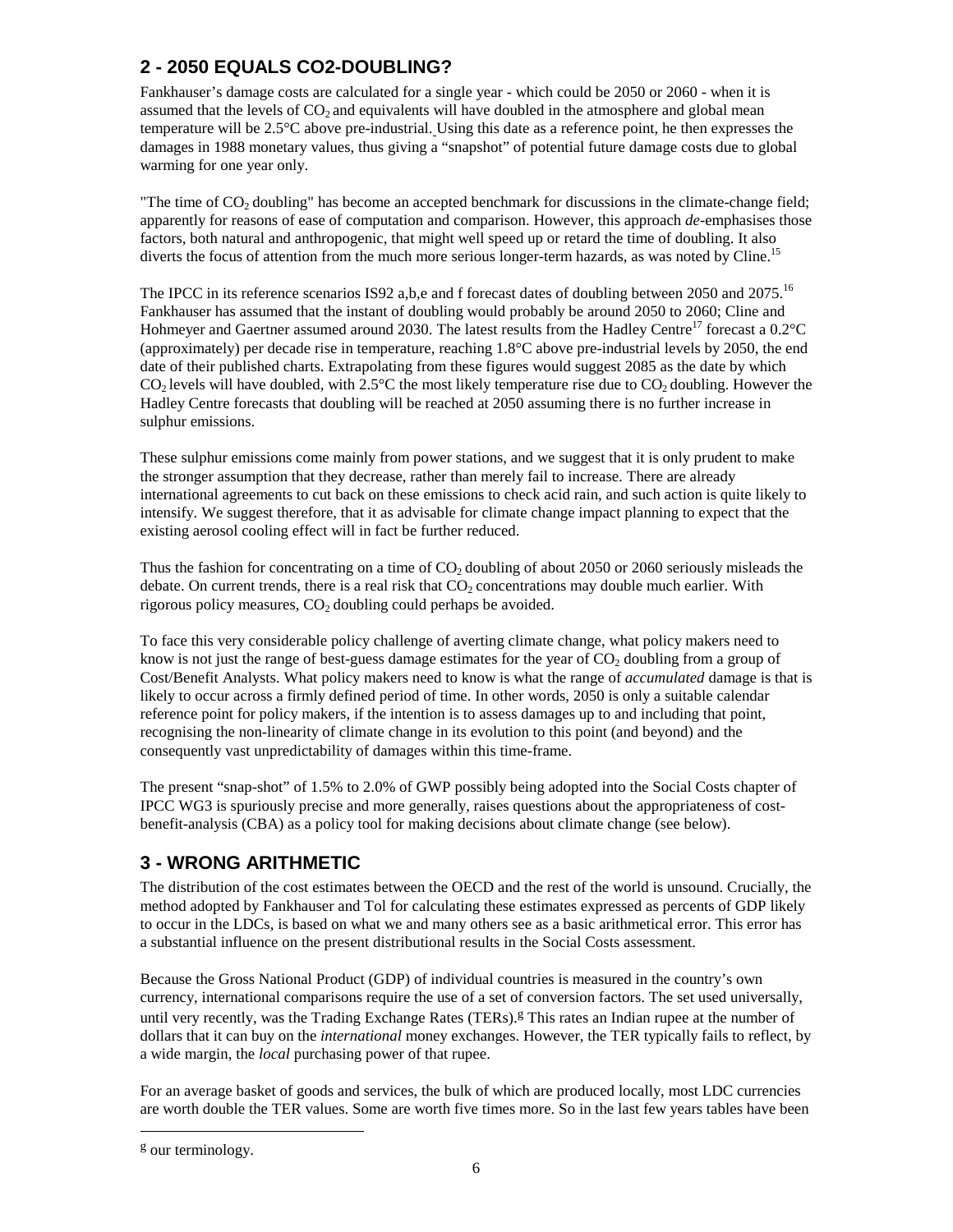published and adopted by among others the World Bank and the IMF giving Purchasing Power Parity (PPP) values for countries' currencies and for their GDPs.

These tables were perhaps not available to Nordhaus, Titus and Cline when they did their pioneering costings of climate change some years ago. They were, however, available to WG3 and, according to Fankhauser, Tol and Pearce, the damage costs - at least for the LDCs - are indeed corrected for PPP.

The arithmetic mistake then arises when PPP-corrected damage costs for the non-OECD countries are divided by their uncorrected TER GDP totals to deduce the percentage of GRP losses which are quoted. Although we have been told that this is the procedure adopted, it is nowhere explained in the text, though there is a footnote now in Summary for Policy-Makers (SPM) which refers to this. The effect of the erroneous arithmetic is to give quotable LDC damage percentages of GRP up to five times higher than they should have been. This gives a false credibility to the WTP-based assessment where in the figures currently quoted in the draft in billions of dollars are \$180 for the OECD and \$89 for the Rest of World (ROW). When the arithmetic is done correctly, the LDC percentage losses as a whole are approximately halved.<sup>h</sup> In our judgement it would be wholly inappropriate for IPCC to agree to the publication - in its name - of data which is derived from a method which is known - and admitted - to be wrong.<sup>i</sup>

## **4 - CLIMATE SENSITIVITY, AEROSOLS AND FEEDBACKS**

 $\overline{\phantom{a}}$ 

Some potential positive feedback effects (including several identified by another IPCC working group, Working Group I - see Appendix C) were not taken into account in the literature reviewed by WG3, largely because they were not represented in most or all of the climate models. We argue that an allowance for the feedback mechanisms identified in WG1 must be made. In addition, the effects of removing certain pollutants from the atmosphere must also be taken into account. For example, an additional warming effect will occur if human-made sulphate aerosols are no longer present in the atmosphere in their present concentrations as a result of necessary efforts to curtail acid rain. Sulphate aerosols have a cooling effect and thus represent latent, committed warming, which will become actual very quickly once they are removed from the atmosphere. The effect of these aerosols is now being built into global circulation models; but this was not done in sufficient detail in the earlier models on which Fankhauser's and the others' cost estimates were based, because the WG1 report<sup>18</sup> quantifying the effect was only published recently. This could also bring forward the time of  $CO<sub>2</sub>$  and [equ](#page-17-0)ivalent doubling.

Also, the uncertainty described by IPCC Working Group 1 for the temperature rise to be expected from a given  $CO<sub>2</sub>$  increase - normally referred to as the "climate sensitivity" - is seriously underplayed in the

<sup>i</sup> Before the Geneva meeting, GCI asked the IPCC Bureau that the error be acknowledged and that the authors correct it. The authors refused to do this, and still refuse. However, after the Geneva meeting in a posting to ecol-econ (the internet conference where much of this has been debated), Dr Tol (one of the economists who authored the mistake) made the following comment. *"The PPP correction reflects a slip in the literature which amazingly survived many reviews, including the IPCC's."* But he went on to say, *"IPCC cannot correct the literature, but in the present wording the slip is clear for all to see."*  GCI asserts that: 1. We are talking about a major error, not a slip. 2. It is not clear for all to see with or without the footnote. 3. The data in question is exclusively in the IPCC-assessed literature of the three authors Tol, Fankhauser and Pearce who are also lead authors for the IPCC: it is therefore completely within their power to correct. 4. It is not IPCC's role to knowingly reproduce wrong data of any kind. Paul Ekins (economist at Birkbeck College) comments as follows. *"Of course, you can divide anything you like by anything you like . . . . . The question is what you then call the resulting ratio. If you divide PPP damage by non-PPP GDP, then you get 'PPP damages per unit of non-PPP GDP'. This does not seem to me to pass his test of a sensible ratio. What you do not get is a percentage damage, which is the ratio I would have thought one was looking for, and the one which is most often quoted."*

 $<sup>h</sup>$  Just how big a difference the erroneous calculation can make is shown by the following example. Dr</sup> Fankhauser, calculated the damage likely to be done by global warming in China at CO<sub>2</sub> doubling expressed in 1988 local purchasing power terms as \$16,700,000,000 which he (and the chapter) said are equivalent to 4.7% GDP losses. China's GDP in 1988 was \$356,359,000,000 at current international exchange rates but \$2,431,222,000,000 in terms of domestic purchasing power. In other words, if both damage and GDP are both expressed in domestic purchasing power, (the correct procedure) the losses are only 0.7% of China's 1988 GDP. Our estimates of LDC damages are summarised in Table A and are vastly higher.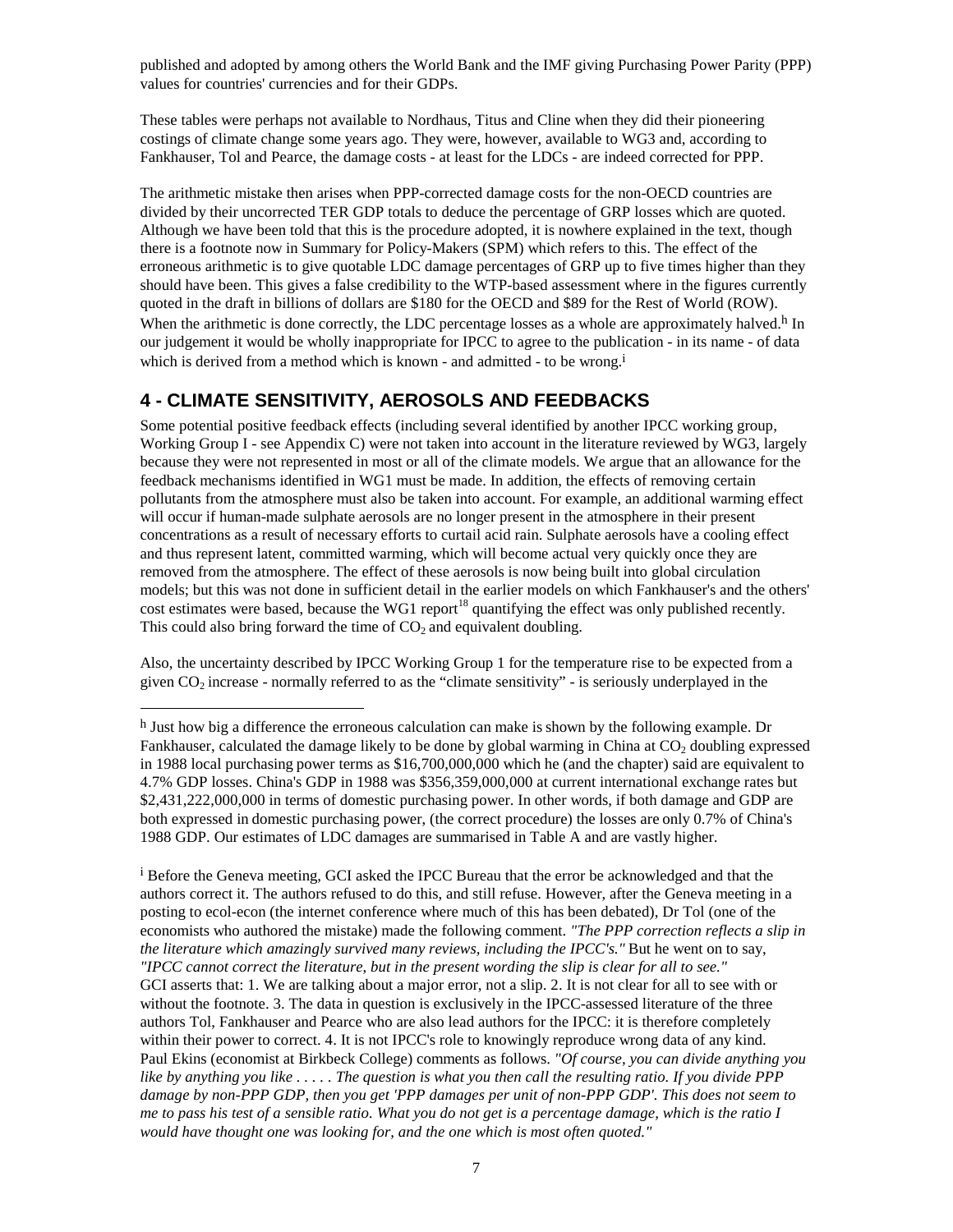present WG3 results. *The crucial summaries and tables ignore it.* In addition, there are many other significant sources of uncertainty - indeed every factor under consideration is uncertain. Nonetheless, the costings are presented as point estimates, with no quantifiable indication by error bars, confidence intervals or otherwise of the range of uncertainty that accompanies them, although the text stresses the uncertainty *qualitatively*. It is stressed in the text of the SAR that the estimate of 1.5% to 2.0% of GWP is not an *uncertainty* estimate but simply a *range*, comprising the "best guesses" of the various authors. *This distinction is likely to be lost on many readers and policymakers.* 

## **5 - FOCUS ON UNCERTAINTY**

Every aspect of potential climate change impacts is beset with uncertainty. We feel it is of the greatest importance to represent this adequately within any summary results. There are different types of uncertainty, which can be classified as follows:

#### *a. Uncertainty about base conditions:*

For example, economic growth rates;  $CO<sub>2</sub>$ , SOx and other emissions; population growth rates. In our own analysis we assume that economic growth and  $CO<sub>2</sub>$  emissions follow a trajectory along the lines of the IPCC's IS92a scenario.  $CO<sub>2</sub>$  emissions are very closely linked to economic growth, as so much economic activity is dependent on fossil fuels. However, sulphur emissions come from point sources and are therefore separately controllable. And we consider it is now important to explicitly take account of that, independently of IS92a.

#### *b. Uncertainty about how much emitted CO<sub>2</sub> stays in the atmosphere.*

There is no guarantee current carbon sinks will continue to absorb, as they do now, about half of worldwide  $CO<sub>2</sub>$  emissions. There is also great uncertainty about sources, sinks and atmospheric concentration changes in the minor greenhouse gases such as methane and nitrous oxide. We do not address these points here, though there is certainly scope for unpleasant surprises.

#### *c. Uncertainty about the impact of increased CO<sub>2</sub>*

There is uncertainty about the impact of increased  $CO<sub>2</sub>$  (and other greenhouse gas) concentrations in the atmosphere on the climate. This is the climate sensitivity, identified by the IPCC in 1990 and confirmed by their 1992 and 1994 reports. It is the proposition that the global average warming to be expected from  $CO<sub>2</sub>$  and equivalent doubling is most likely to be 2.5 $\degree$ C, but might be between 1.5°C and 4.5°C.

#### *d. Uncertainty greater about the impact of sulphate emissions on the climate.*

Since the effects of sulphate emissions are localised, they are much harder for climatologists to model. Only recently, in 1995 publications by the Hadley research Centre and others, have they have been quantified in any useful way.

#### *e. Positive Feedback.*

Several positive feedback mechanisms are likely to exist which could mean that, once temperatures begin to rise, factors will come into play beyond those which have been explicitly modelled and this will cause temperature to rise faster than the GCMs (General Circulation Models) predict. These factors bring forward in time the expected instant of  $CO<sub>2</sub>$  doubling and therefore bring forward the time of the expected temperature rise or damages. And they do increase the damages we should expect at our chosen time of 2050, and the damages to be expected per tonne of emitted CO2. Just because they are not well understood or quantified does not mean that the positive feedbacks should be ignored, as the almost universal focus on costs at the time of doubling has ensured.j

### *f. Damage Costs.*

 $\overline{\phantom{a}}$ 

Finally, there is uncertainty in the magnitude of each of the damage categories identified by Fankhauser. Most significantly, the damage costs are extremely sensitive to the surmised death

<sup>&</sup>lt;sup>j</sup> There are similarly possible negative feedbacks, but the biggest of these, the carbon fertilisation effect, is allowed for in most or all GCMs.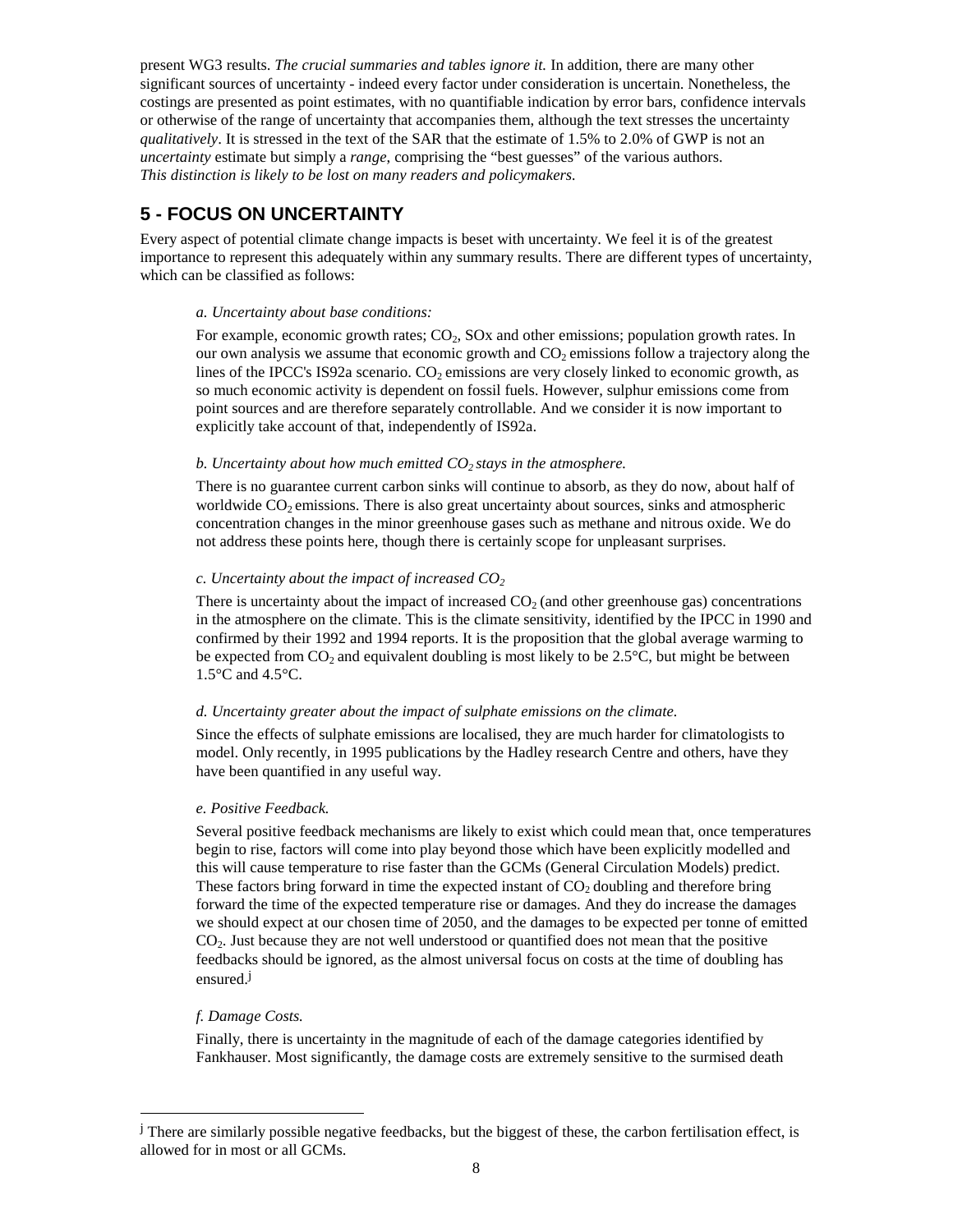rate, which has been predicted largely on the basis of a study by Kalkstein<sup>19</sup> into the effects of a 4°C rise on the inhabitants of fifteen US cities, and a series of extrapolati[ons](#page-17-0).

We combine these uncertainties using simple statistical methods, also explained in Appendix A. The main effect of the excessive simplicity in our statistics is likely to be to lead us to state incorrectly low combined uncertainty values, due to the assumptions of independence which we make.

## **6 - ADDITIONAL DAMAGE CATEGORIES**

Fankhauser does not assume that the dozen or so damage categories he uses (see Appendix C) are a reliable guide to all the untoward impacts of climate change. Nevertheless that is how his work and that of WG3 may well be interpreted. Many areas of expected damage are omitted - i.e. costed at zero - due to inadequate knowledge. For example, he only costs deaths due to heat stress and storms, not to disease or other indirect effects, though the text of Chapter 6 of the SAR asserts that indirect health effects *"could far exceed direct effects".* The very considerable *"costs of acclimatisation"* are not obviously quantified even though they are identified. In particular cost estimates were given in 1992 by Hohmeyer and Gaertner for the increased incidence of malnutrition and of malaria which far exceeded the direct costs.

As reported in *New Scientist* (13th May 1995), recent research by scientists at the Tropical Vegetation Monitoring Unit of the European Commission's Joint Research Centre at Ispra, Italy strongly supports the view that malaria will spread far beyond its present range. Widespread debilitation and increased mortality would result across much of the densely inhabited northern temperate zones whose populations have no natural immunity.

Hohmeyer and Gaertner have suggested 10 million extra cases of malaria worldwide by the time of doubling, (which they expect in 2030). We translate this to be a rate of 500,000 extra cases per year. In the absence of evidence to hand, we split this between the OECD and the LDCs in proportion to their population. Hopefully better estimates will become available shortly. To estimate a suitable WTA-based cost, we asked a small sample of UK citizens unconnected with GCI or other environmental group what lump-sum compensation they would be willing to accept for the increased risk of malaria and received replies ranging from £5,000 to £1,000,000, with the most often chosen value being £50,000 and the median somewhat higher. To be conservative, we have used the figure of £50,000 (i.e. \$75,000). At 5% of the value ascribed to a life this seems consistent. In addition, Hohmeyer and Gaertner suggest 0.5% mortality is likely (of the 10 million total cases, not of the 500,000 annual increase), that is another 50,000 deaths per year.

Another extra cost which we feel it is important to incorporate is an estimate of the cost of forced migration to the migrant. Tol does include such a cost in his work - at a rate of three times the migrant's average annual income - but Fankhauser does not, costing migration only insofar as it induces costs in the host nation. We use a rather smaller figure than for malaria, \$50,000 or 3% of the value of a life. This is approximately consistent with Tol for OECD countries.

Finally we add in the largest cost identified by Hohmeyer and Gaertner - death through malnutrition, a factor not quantified by Fankhauser. Hohmeyer and Gaertner forecast at least 10 million deaths per year - a very high number but only a doubling, according to them, of the present level. Remaining conservative, we use half this figure as our best guess, so that the high end of our forecast range will be their figure of 10 million.

We do not claim that these extra damage categories are all -- there will be others which are even harder to quantify or have simply not been thought of: remember that no-one forecast polar ozone holes when the debate on CFCs and ozone depletion was starting. So this means that our estimate, like all others, is more of a lower bound than a forecast.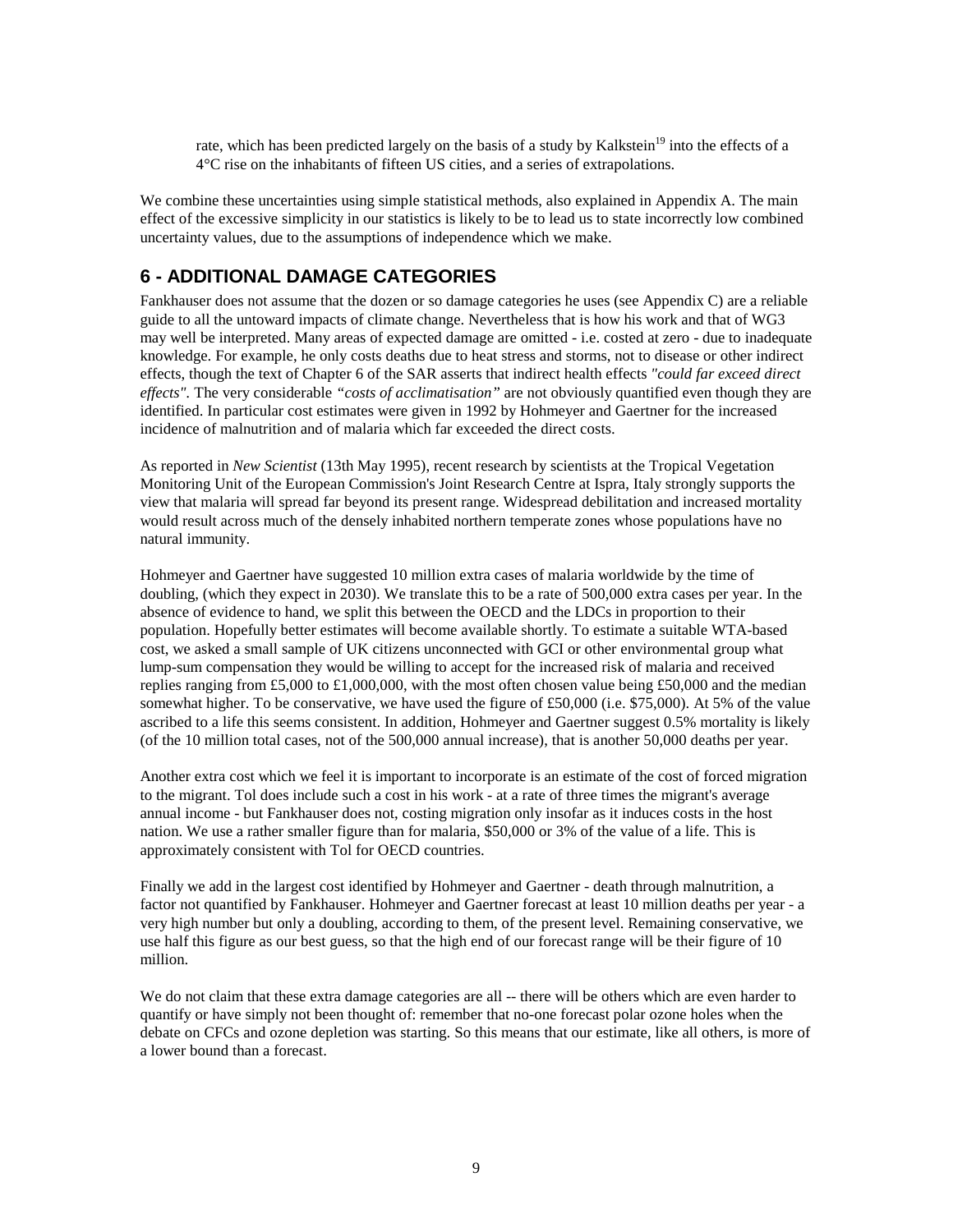# **OUR QUANTITATIVE CONCLUSIONS**

Our re-analysis of data on costs is set out in Table A. We show the effect of our differing assumptions on Fankhauser's costings in a series of stages, represented by the columns of the table. We also show the costs in PPP (1988) US dollars and as a proportion of Gross Regional Product  $(GRP)^k$  and of Gross World Product (GWP).<sup>1</sup>

Column F of Table A gives our estimates of damage costs, which range up to over 130% of GWP, many times higher than the costs estimated by Fankhauser. The discrepancy results from the extra cost categories (based largely on Hohmeyer and Gaertner's work) which we have taken into account, in particular malnutrition-related deaths. Even if these deaths are not incorporated into the calculations, however, our damage costs range up to 37% of GWP (see Column E). For the LDC region, high-end costs go up to over 250% of GRP reflecting the high impact of deaths costed at OECD rates. At the low end of our overall uncertainty range, on the other hand, global costs could be as little as 1.3% of GWP without the allowance for malnutrition-related deaths or 12.5% with it.

| <b>TABLE A - Cost Estimates on different bases</b> |                                                                  |        |       |         |         |                |                |          |
|----------------------------------------------------|------------------------------------------------------------------|--------|-------|---------|---------|----------------|----------------|----------|
|                                                    |                                                                  |        | Α     | В       | C       | D              | Е              | F        |
| \$(1988) Billions                                  |                                                                  | low    | \$181 | \$32    | \$55    | \$55           | \$55           | \$72     |
|                                                    | <b>OECD</b>                                                      | medium |       | \$181   | \$325   | \$325          | \$325          | \$387    |
|                                                    |                                                                  | high   |       | \$1,100 | \$1,741 | \$1,741        | \$1,741        | \$1,916  |
|                                                    | <b>LDCs</b>                                                      | low    | \$89  | \$16    | \$27    | \$58           | \$221          | \$2,365  |
|                                                    |                                                                  | medium |       | \$89    | \$160   | \$514          | \$1,217        | \$10,830 |
|                                                    |                                                                  | high   |       | \$546   | \$868   | \$3,724        | \$6,098        | \$25,614 |
|                                                    |                                                                  | low    |       | \$48    | \$82    | \$114          | \$276          | \$2,437  |
|                                                    | <b>WORLD</b>                                                     | medium | \$270 | \$270   | \$485   | \$838          | \$1,542        | \$11,217 |
|                                                    |                                                                  | high   |       | \$1,646 | \$2,609 | \$5,465        | \$7,839        | \$27,530 |
|                                                    |                                                                  | low    |       | 0.3     | 0.5     | 0.5            | 0.5            | 0.6      |
|                                                    | <b>OECD</b>                                                      | medium | 1.6   | 1.6     | 2.9     | 2.9            | 2.9            | 3        |
|                                                    |                                                                  | high   |       | 10      | 15      | 15             | 15             | 17       |
|                                                    |                                                                  | low    |       | 0.2     | 0.3     | 0.6            | 2.3            | 24       |
| %s Regional (PPP) GNP                              | <b>LDCs</b>                                                      | medium | 0.9   | 0.9     | 1.6     | 5              | 12             | 111      |
|                                                    |                                                                  | high   |       | 6       | 9       | 38             | 63             | 263      |
|                                                    |                                                                  | low    |       | 0.2     | 0.4     | 0.5            | 1.3            | 12       |
|                                                    | <b>WORLD</b>                                                     | medium | 1.3   | 1.3     | 2.3     | 4.0            | $\overline{7}$ | 53       |
|                                                    |                                                                  | high   |       | 8       | 12      | 26             | 37             | 131      |
| %s Global (PPP) GNP                                |                                                                  | low    |       | 0.2     | 0.3     | 0.3            | 0.3            | 0.3      |
|                                                    | <b>OECD</b>                                                      | medium | 0.9   | 0.9     | 1.5     | 1.5            | 1.5            | 2        |
|                                                    |                                                                  | high   |       | 5.2     | 8       | 8              | 8              | 9        |
|                                                    | <b>LDCs</b>                                                      | low    | 0.4   | 0.1     | 0.1     | 0.3            | 1.0            | 11       |
|                                                    |                                                                  | medium |       | 0.4     | 0.8     | 2.4            | 6              | 51       |
|                                                    |                                                                  | high   |       | 2.6     | 4       | 18             | 29             | 122      |
|                                                    |                                                                  | low    |       | 0.2     | 0.4     | 0.5            | 1.3            | 12       |
|                                                    | <b>WORLD</b>                                                     | medium | 1.3   | 1.3     | 2.3     | $\overline{4}$ | $\overline{7}$ | 53       |
|                                                    |                                                                  | high   |       | 8       | 12      | 26             | 37             | 131      |
|                                                    |                                                                  |        |       |         |         |                |                |          |
| Α                                                  | Fankhauser                                                       |        |       |         |         |                |                |          |
| B                                                  | plus allowance for IPCC climate sensitivity                      |        |       |         |         |                |                |          |
| $\mathsf{C}$                                       | plus allowance for feedbacks and sulphur emission reductions     |        |       |         |         |                |                |          |
| D                                                  | plus allowance for VOSLs @OECD value                             |        |       |         |         |                |                |          |
| E                                                  | plus allowance for parity-unit-damage-valuation at OECD values   |        |       |         |         |                |                |          |
| F                                                  | plus allowance for GCI estimates for malaria and migration costs |        |       |         |         |                |                |          |

# **CBA AND CLIMATE CHANGE**

The critique we have made in this paper raises wider questions about he validity of using CBA and related techniques as tools for policy making. When WG3 was restructured in 1992, its terms of reference were broad, stressing the need for the assessment to be set in the context of "Sustainable Development" and even to take account of the "cross-cutting economic and other issues".

 $\overline{\phantom{a}}$ 

k Corrected for Purchasing Power Parity (PPP).

<sup>&</sup>lt;sup>1</sup> Corrected for Purchasing Power Parity (PPP).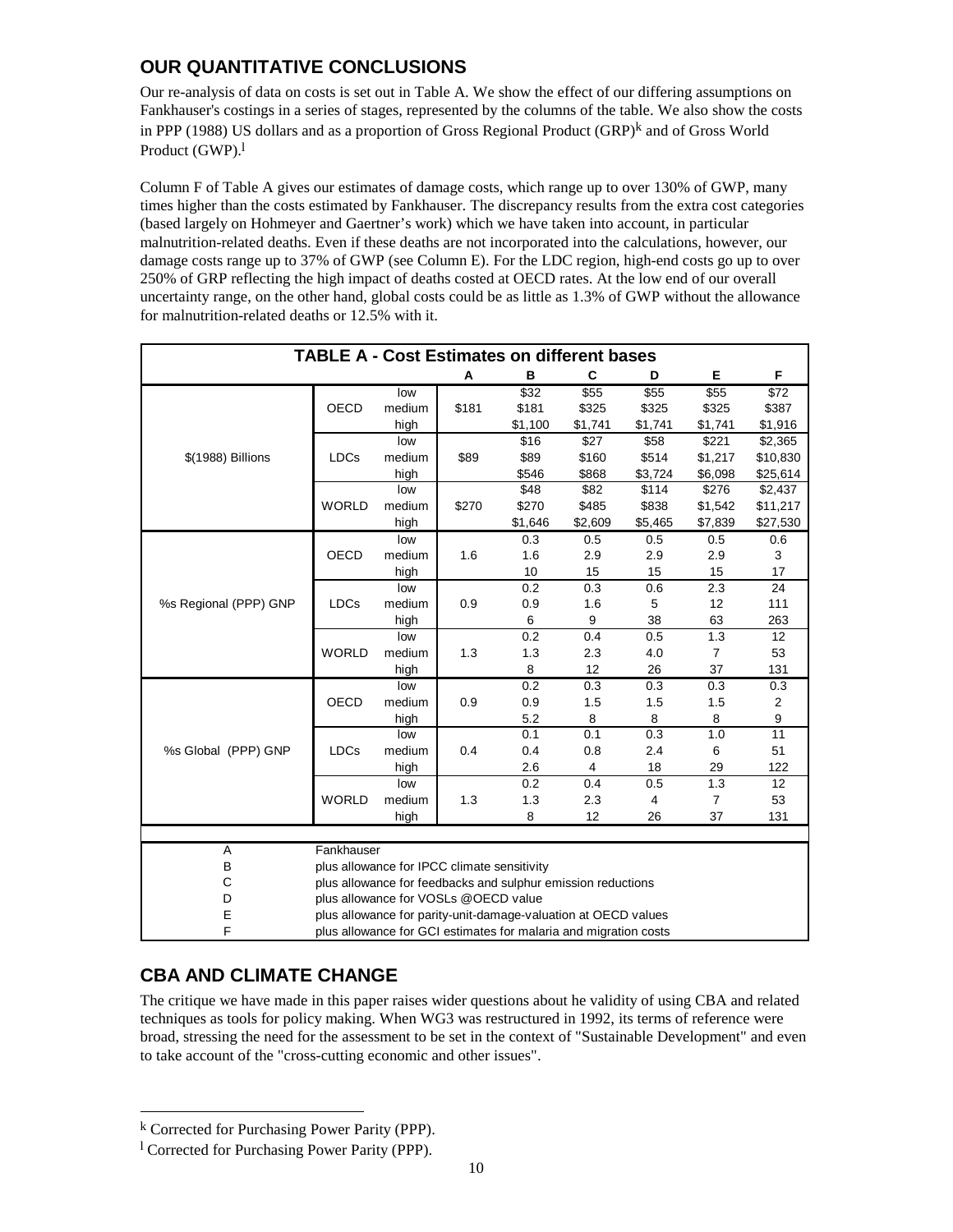The bulk of the work of WG3 since then has however, been carried out by economists with relatively little input from other disciplines. Thus little attention is paid to the 'other issues'.

As events unfolded, the original proposal broad discussion in WG3 "Assessing the Benefits of Responses to Climate Change" was transformed into an overwhelmingly market-valuation based assessment of global GDP losses, following the earlier work of Nordhaus, Cline, Pearce, Titus, Tol and Fankhauser.

Indeed, much of WG3's effort has been in practice an attempt to apply the technique of Cost-Benefit Analysis (CBA). CBA works very well in microeconomic decision-making, and comes naturally to economists and businessmen, but is generally very unsuitable in national and international affairs. It has not featured, for example, in the fairly successful negotiations, starting at Montreal, on ozone depletion and CFCs. CBA methods are inevitably biased towards the rich, and there is a well-documented history of conflict aggravation (rather than resolution) between winners and losers assessed with it. An excellent summary of this is given by Adams.<sup>20</sup> Here we summarise some of the major problems with CBA, particularly with regard to the clim[ate](#page-17-0) debate.

- 1. The whole exercise of "global costing" assumes that varying and often contradictory values can be commensurated along a single monetary yardstick. In reality, there are still many social groups in the world (living in both monetarised and non-monetarised societies) who would reject, and in practice at present do their best to reject, attempts to value the environment and ways of living in monetary terms. Using WTP in such cases is meaningless. Likewise, to use WTAC properly involves asking them to assimilate and properly comprehend a completely different culture. Why should they have to? Indeed, "Global Cost Benefit Analysis" is attempting an impossible task. Even WTP cannot be reliably estimated in practice. In actual interview situations it is normal for 30% or more of people to refuse to reply to WTP questions or to register 'protest' answers. And of those who do reply, the values will differ hugely. WTAC values for potential climate change damage can only be assigned by (normally OECD-based) "experts" rather than the people who are supposed to be willing to accept compensation.
- 2. CBA neatly side-steps questions of liability for past activity, an area of potential conflict in climate change negotiations which cannot be ducked. In the WG3 negotiations LDC representatives from India and elsewhere have continually stressed the fundamental importance of understanding the effect of disparate global consumption patterns on the causation of and response to climate change, and of integrating these into the assessments being undertaken.
- 3. CBA focuses attention solely on what is measurably marketable, rather than what is most important to people in their daily lives, and side-steps the key issue of who decides what is valuable and how it should be valued. It thus attempts to de-politicise what is a deeply political debate.
- 4. CBA leads generally to unrealistically confident, unsafe and dangerous conclusions. In the case of the IPCC process, it has led WG3 to the contested conclusion that by the time CO2 concentrations have doubled in 2050 or whenever, we will experience between 1.5% -2.0% GDP-losses per annum globally.

If not CBA, then what? The techniques of multicriteria analysis (MCA) and decision analysis, mentioned in the text of the SAR but ignored in the conclusions, might help. MCA however in practice usually, and as described in the SAR, ends up by combining the different criteria into a single weighted value, and so seems essentially equivalent to CBA. Tol uses Decision Analysis,<sup>21</sup> but his use of advanced statistical techniques but the conclusions of this part of his work do not appear t[o b](#page-17-0)e reflected in the SAR. Funtowicz and Ravetz<sup>22</sup> call for ethics-based methods that do not rely on monetary valuations. Adams says, and we agree, that *'W[e a](#page-17-0)re stuck with the messy and protracted process of argument, discussion, negotiation and compromise. The skills in shortest supply are not economic, but scientific and diplomatic'*. In effect, CBA needs to be abandoned. Instead we need to revert to old-fashioned, if difficult, political negotiations based on a proper use of the precautionary principle and on a realistic assessment of a range of possible futures .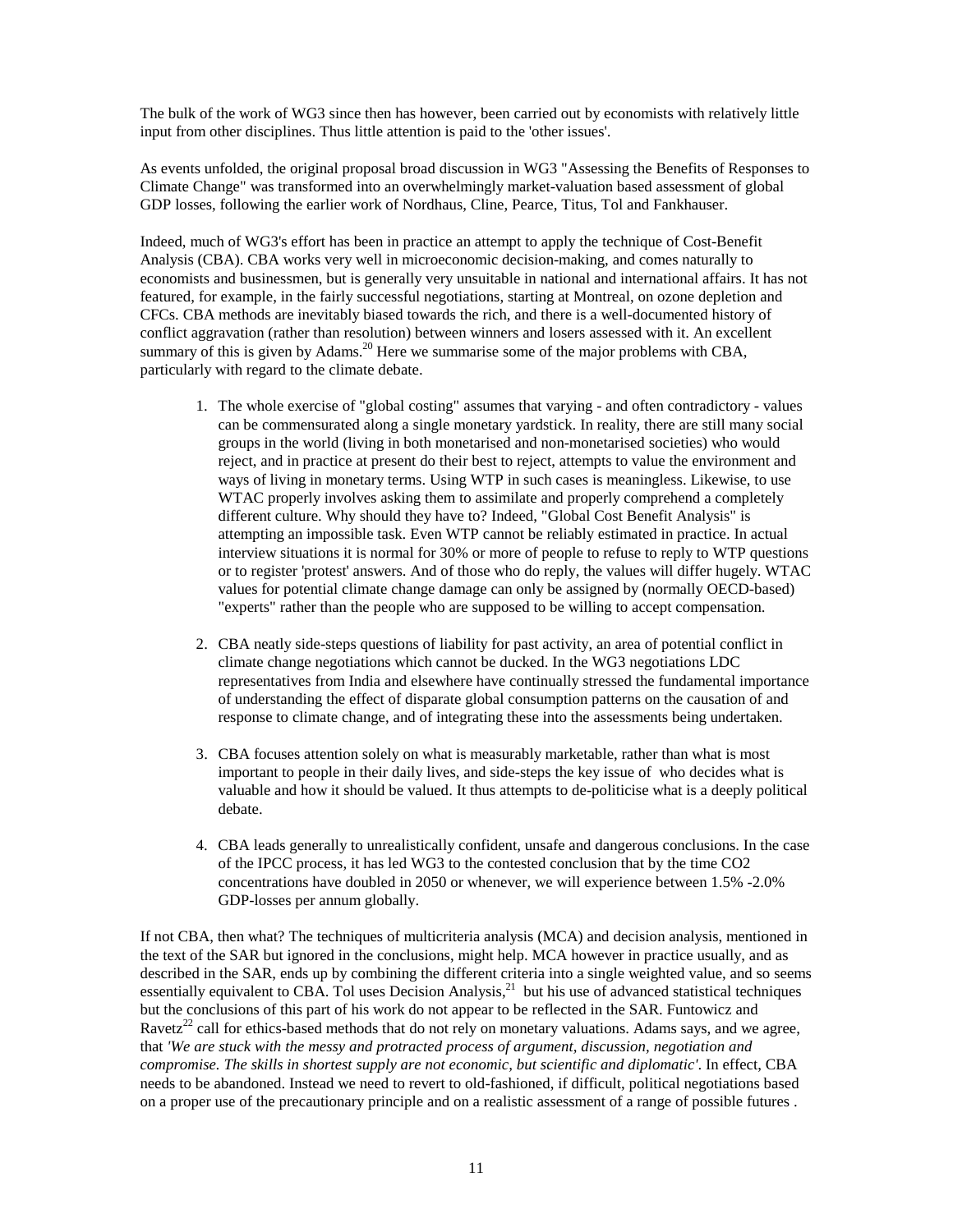## **APPENDIX A - STATISTICAL ANALYSIS**

We bring together here the quantitative derivation of the numerical results presented in the main text. The principal matter is the addressing of uncertainty.

Firstly we address the various factors influencing the mean global temperature expected in 2050. Our starting point is a business-as-usual future broadly in line with IPCC's IS92a scenario, but with 50% reduction in anthropogenic sulphur emissions from power stations.

We assume the climate sensitivity range of 1.5°C to 4.5°C can be treated as a 95% confidence interval. We focus first on a number of different kinds of feedback that have been identified by the IPCC and others, but not taken account of in climate models, such as the co-feedback with stratospheric ozone and Antarctic plankton depletion. The feedback mechanisms are listed in Appendix B below. Being feedbacks, these effects are inherently nonlinear. We have taken a simple approach of assuming that the combined effect of the feedbacks induces an increase in the temperature, above that taken from the GCMs, which is proportional to a power function of the temperature rise since pre-industrial. i.e. we assume that:

#### $\Delta \Delta T = k(\Delta T)^{r}$ .

where  $\Delta\Delta T$  is the extra temperature increase due to the feedbacks and k and r are parameters. We choose r=1.3 to give a modest acceleration of the feedback effect as the temperature rises and we choose k so that a 10% extra temperature rise at ∆T=2.5°C is triggered. This approach amounts to a perturbation of the GCMs and only makes sense for small values of ∆∆T/∆T, and it assumes that meaningful results can be obtained by small perturbations to a GCM. It results in a temperature range for 2050 of 1.5º to 5.0º, with a central estimate of 2.75 $\degree$ . Note that this amounts to saying that  $CO<sub>2</sub>$  doubling is likely to occur rather earlier than 2050 given the influence of these feedbacks.

At this stage we add in the aerosol effect. The WG1 view is that sulphate/biomass aerosols now contribute a cooling effect that is substantial though highly uncertain in magnitude. The Hadley Centre's latest forecast<sup>23</sup> suggests that a 0.7°C extra cooling, globally averaged, can be expected by 2050 given the extra amount o[f](#page-17-0)  sulphur emissions expected under the IS92a scenario. WG1 also stress that the aerosol cooling cannot simply be considered as a partial countereffect to greenhouse-gas warming, as the aerosols are concentrated over industrial zones. We are unable to take account of this uneven global distribution, but since the magnitude of the effect is so uncertain, this need not affect our somewhat crude calculations.

We have suggested that it is prudent build policy on the basis that, principally due to measures to address acid rain damage, but also to a lesser extent due to general pollution avoidance measures, aerosol emissions will decline drastically, rather than increase. IPCC94 figures suggest that this is capable of producing a warming pulse of up to 0.5°C; and the effect would be immediate as aerosols, unlike most greenhouse gases, have a very short residence time in the atmosphere (measured in days rather than years). We take as our best estimate of the temperature increase due to the atmospheric aerosol decline by 2050 to be half of the maximum possible, i.e.  $0.25^{\circ}$ C, and estimate the uncertainty by assuming that we are 97.5% certain that this figure is positive, and that it is independent of the GCM/feedback range of 1.5ºC to 5.0Cº. The overall effect is to produce a best-estimate temperature rise of  $3.0^{\circ}$ C at 2050, with an uncertainty range from  $1.8^{\circ}$ C to 5.3°C.

If sulphate emissions, rather than being reduced, are in fact increased as assumed in IS92a, then the expected rise is much lower. But the extra rise of 1ºC or more is then latent, and will happen relatively quickly if or when sulphate emissions are eventually reduced.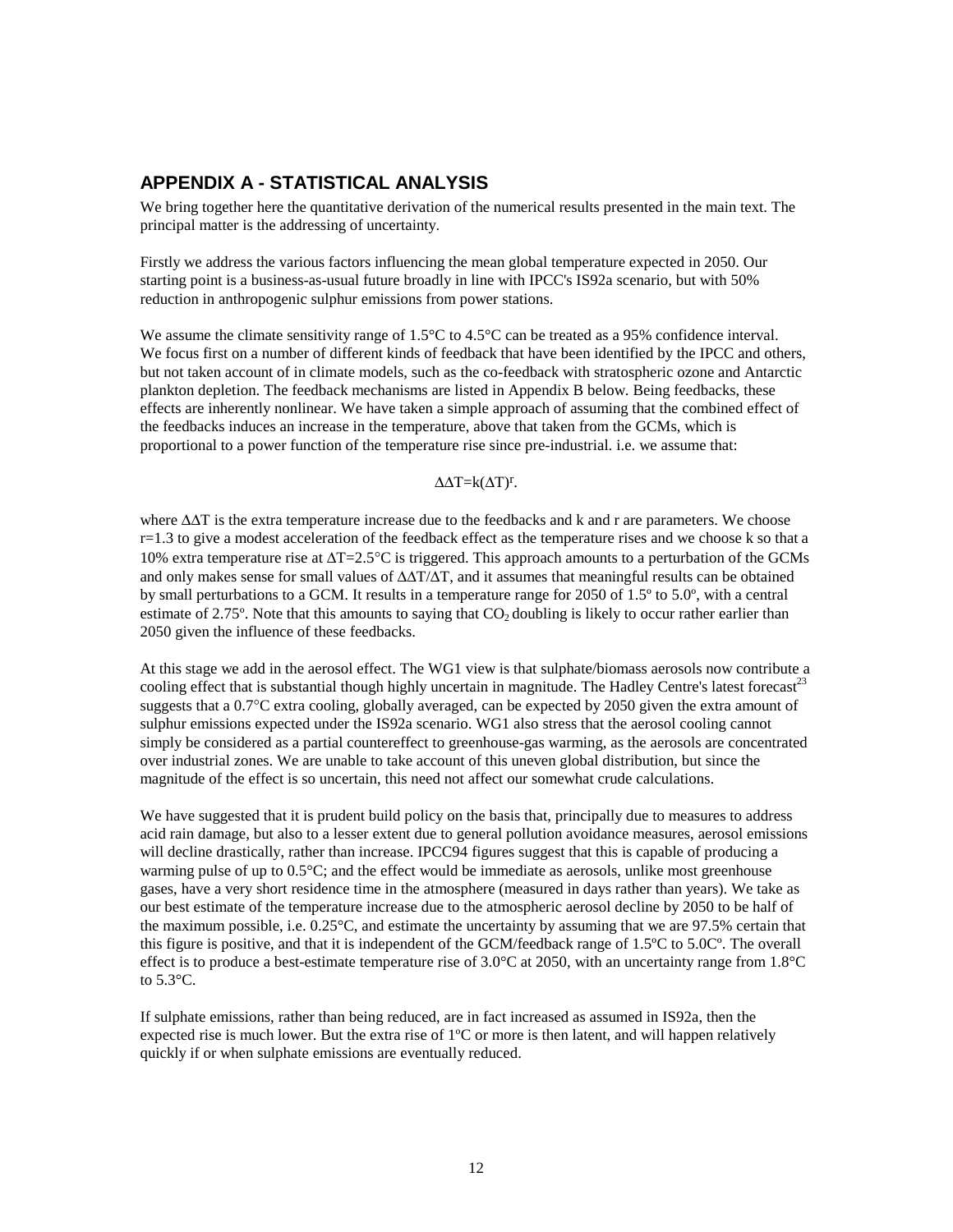#### **Temperature/damage relationship**

At this stage we need an estimate for this relationship. It appears to be generally agreed that the relationship is not linear, and in practice of course it would be extremely complex, with a different structure for each different kind of damage. Tol [3] has produced such an estimate. What we seek to do here is to give a crude, simple, apparently new but hopefully transparent approach, by looking at how damages would hypothetically grow for temperature increase ranging from the few °C expected in 2050 up to several tens of degrees. Using such a method avoids having to input arbitrarily the very significant exponent in a powerlaw relationship.

We have built a number of simple models to assess possible damage effects of different temperature rises under the different damage cost evaluation cases that we address. These are of the form:-

Damage=(Limiting value)(1-exp(-a $\Delta T$ )<sup>b</sup> -- where a and b are positive constants, b>1.

This class of equations has the property of yielding 0 damages for  $\Delta T$  (temperature rise above preindustrial)=0, zero rate of change of damages at ∆T=0, of being S-shaped, and having the damages rise towards a limiting value representing near-total destruction of society as the temperature increases to very high levels.

For the range of cases we consider, the results are similar to a simple power-law relationship for the temperature damage function with an exponent varying between 1.5 and 3.5. This is a steeper increase than that considered by Cline or Tol, though within the range discussed by Fankhauser and Pearce [18].

We have done this exercise separately for the OECD and the LDCs, for the several models of costing described above. For the limiting value we have used the sum of gross regional product, (PPP version) and an estimate of the annual increment in human capital. This latter we have computed as the value of a life (\$1.5 million in most cases) multiplied by the regional 1988 population and divided by seventy (average lifespan estimate) to convert from a 'stock' value to an annual rate.

We have six models in total to compute the results shown in Table A. The parameters for each are calculated by setting the damage costs at a 30°C rise to be 90% of the limiting value, and the damage costs at 2.5° to be the values the values discussed in the main text. There are two cases for the OECD--with and without our additional damage category estimates, and four for the LDCs--Fankhauser's figures unmodified, and with the VOSL, PUDV and extra damage additions applied successively.

As a sanity check we report on the damages expected at a 0.5° rise--i.e. at around now. They look plausible- -as there is no consensus as to what if any current costs on society are attributable to greenhouse warming, it is impossible to say whether they are 'correct' or not.

Table B shows the models we have derived and the damage values in \$Billions they yield for the temperature rises of most interest. Charts 1 and 2 show the six S-curves for temperature ranges from  $0^{\circ}$ -6 $^{\circ}$ C and from 0°-30°C respectively.

### **Adding in Damage Uncertainties**

The last stage in the process is to add in the uncertainty due to the assorted different kinds of impact for a given temperature. The damage costs quoted for wetland destruction, water shortages, deaths and the rest can be no more than educated guesses. We assume that the different effects are all independent--for a given temperature or sea-level rise--and associate with each a standard deviation of half the estimate value, signifying that we are 97.5% confident that there is at least some effect of the kind estimated. We then add variances to deduce a combined uncertainty. Note that if the assumption of independence is invalid, the effect would be to increase our uncertainty estimates. The final step of deducing a 95% confidence interval assumes an overall normal distribution of damages. Given that these are a sum of assumedly independent variates, this is not as strong an assumption as it sounds; but it does of course ignore the positive skewness, which has been identified by many authors, and which is almost certainly significant. But again the effect of such skewness would only be to increase our uncertainty estimates.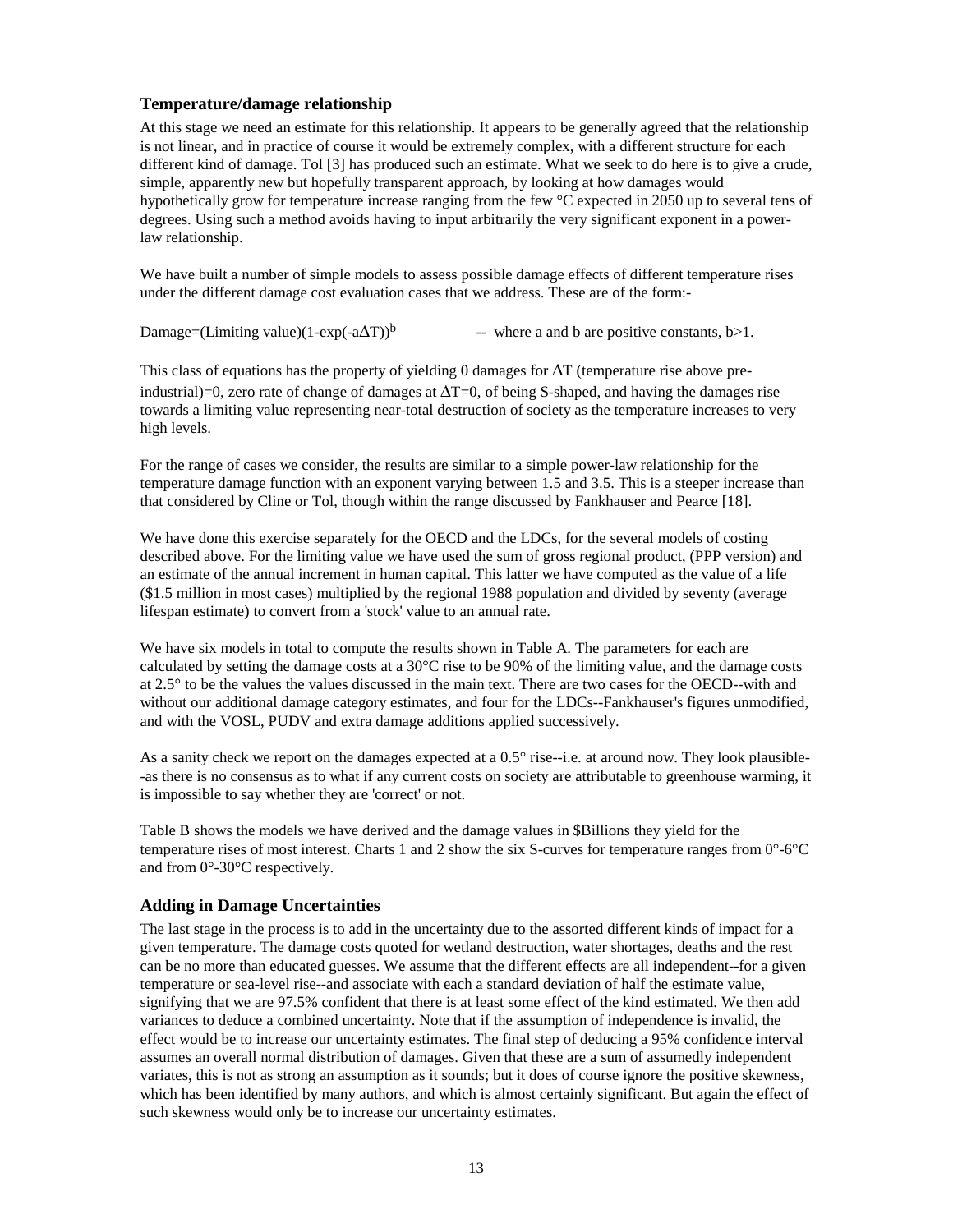| <b>TABLE B - Model Damage Costs in \$ Billions</b> |     |            |           |           |                  |             |             |
|----------------------------------------------------|-----|------------|-----------|-----------|------------------|-------------|-------------|
|                                                    |     | OECD /Base | LDCs/Base | LDCs/VOSL | <b>LDCs/PUDF</b> | OECD (full) | LDCs (full) |
| Expected damages at 2.5deg rise                    |     | \$181      | \$89      | \$258     | \$697            | \$222       | \$8,391     |
| Asymptotic damages at very large rise              |     | \$29,405   | \$15,760  | \$99,960  | \$99,960         | \$29,405    | \$99,960    |
| Target damages at 30deg rise                       |     | \$26,465   | \$14,184  | \$89,964  | \$89,964         | \$26,465    | \$89,964    |
| Temp. range for climate sensitivity only           | 1.5 | \$32       | \$16      | \$34      | \$135            | \$43        | \$3,990     |
|                                                    | 2.5 | \$181      | \$89      | \$258     | \$697            | \$222       | \$8,391     |
|                                                    | 4.5 | \$1,100    | \$546     | \$2,168   | \$3,918          | \$1236      | \$18,600    |
|                                                    | 1.8 | \$58       | \$28      | \$67      | \$234            | \$75        | \$5.114     |
| Temp range for c-s +feedbacks+aerosols             | 3.0 | \$325      | \$160     | \$514     | \$1,217          | \$398       | \$10,830    |
|                                                    | 5.3 | \$1,738    | \$867     | \$3,715   | \$6,084          | \$1913      | \$22,866    |
| Approximate present-day 'forecast'                 | 0.5 | \$1        | \$0       | \$0       | \$3              | \$1.0       | \$742       |
| Model parameters                                   | a   | 0.1        | 0.1       | 0.1       | 0.1              | 0.1         | 0.1         |
|                                                    | b   | 3.8        | 3.8       | 4.5       | 3.6              | 2.7         | 1.6         |



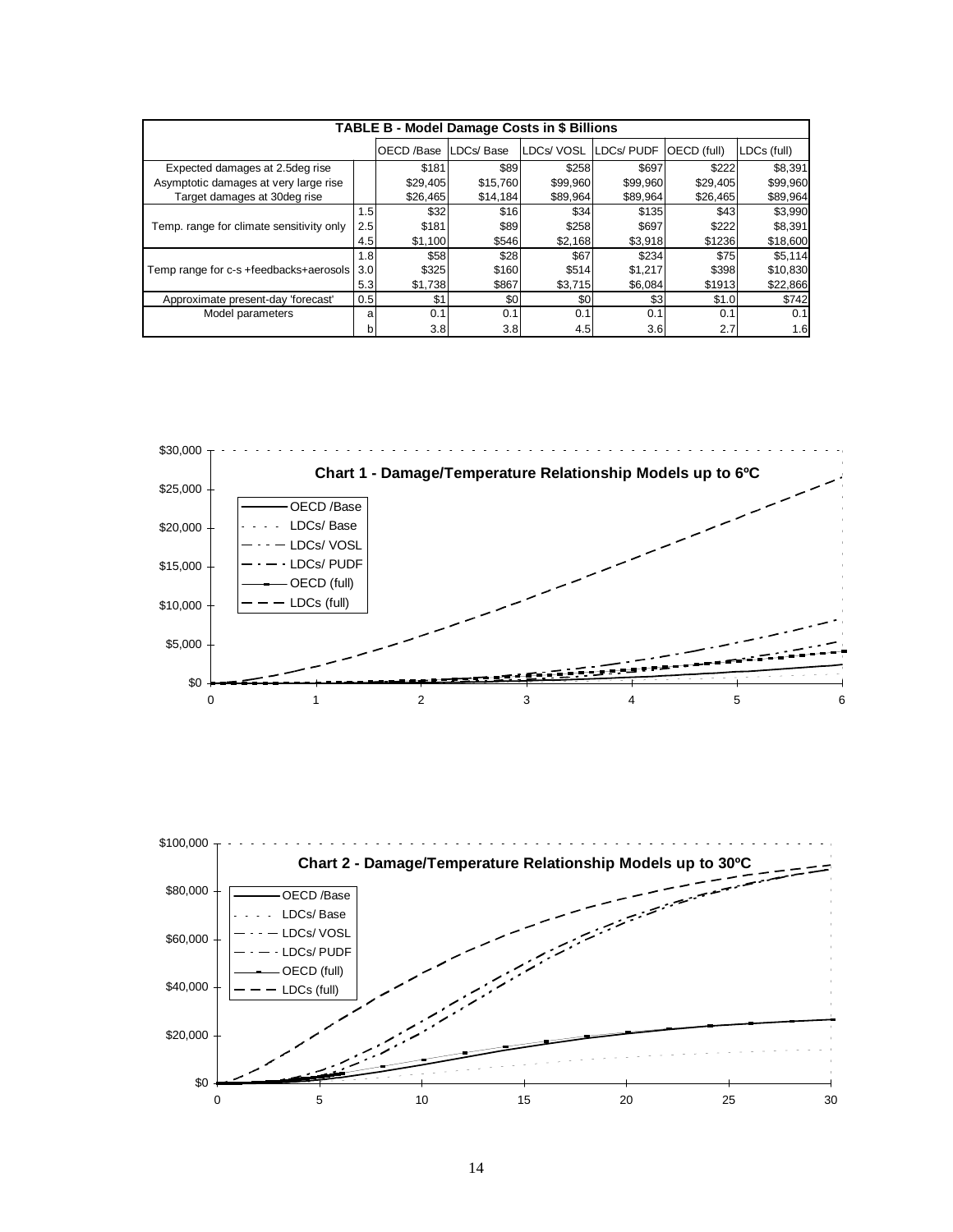## **APPENDIX B: - TEMPERATURE/GREENHOUSE GAS FEEDBACK MECHANISMS**

The following sources of positive feedback are identified by the IPCC 94 WG1 report and not apparently addressed by GCMs:-

- 1. Temperature causes drying of soils causes outgassing of  $CO<sub>2</sub>$ .
- 2. Methane emissions from northern wetlands, permafrost areas and continental shelf clathrates are expected to be stimulated by increased temperatures. Recent evidence suggests this effect may be greater than has been assumed before (New Scientist, July 8th, 1995).
- 3. Climate change causes dieback of vegetation, especially forests, releasing  $CO<sub>2</sub>$ .
- 4. A recent study by Greenpeace<sup>24</sup> documents the way in which this last process is being augmented by large, globally [sig](#page-17-0)nificant, fires in boreal forests.

The main negative feedback the IPCC identify is the stimulation of photosynthesis through increased  $CO<sub>2</sub>$ concentrations.

Other studies have identified a positive feedback loop with stratospheric ozone depletion. 'Global' i.e. surface/tropospheric warming is associated with stratospheric cooling. Colder conditions in the stratosphere increase the catalytic decomposition of ozone by chlorine compounds. The resulting increased UV flux has been observed to decrease planktonic biomass; i.e. to reduce planktonic fixing of  $CO<sub>2</sub>$ . (Not referred to by the IPCC)

Other sources of feedback are referred to in the IPCC reports and in accounts of GCMs in ways which makes it unclear whether they are held to be adequately addressed by the GCMs or not:-

- 1. Climate change will have a big influence on the nature and extent of cloud cover, but even the sign of the effect is unclear, so this feedback could be positive or negative.
- 2. Climate change warms sea surfaces and may modify ocean circulation and up/down-welling patterns which may affect the net uptake/release of  $CO<sub>2</sub>$  by the oceans.

Finally we note that it is entirely possible that there are unidentified sources of positive feedback, and indeed of negative feedback. The evidence of sudden climate changes in the epoch prior to the present postice-age era suggests that positive feedback processes were significant in the climate some tens and hundreds of thousands of years ago. Applying the precautionary principle, in this case recognising that we probably do not know all relevant processes, should lead one to allow for extra possible effects--just as in budgeting it is common practice to add in provision for unforeseen contingencies.

| Appendix C - Basic Damage Categories Used |                                                                   |  |  |  |
|-------------------------------------------|-------------------------------------------------------------------|--|--|--|
| Category                                  | <b>Brief Description of Costs</b>                                 |  |  |  |
| Sea Level Rise                            | Annuitised costs of preventing capital loss by buildind defences. |  |  |  |
| Dryland (Lost Benefits/yr)                | Loss of area of land with commercial or other value               |  |  |  |
| Wetlands (Lost Benefits/yr)               | Loss of area of land with commercial or other value.              |  |  |  |
| Value of Lost Ecosystems                  | Estimated by what people are willing to pay to preserve them      |  |  |  |
| Costs to Agriculture                      | Lost production                                                   |  |  |  |
| Damage to the Forestry Sector             | Production loss due to reduced area                               |  |  |  |
| <b>Reduction in Fish Harvests</b>         | Covered by wetland valuation                                      |  |  |  |
| Cost of Increased Energy Demand           | Mainly for extra cooling of buildings.                            |  |  |  |
| Commercial & domestic water supply        | Value loss due to reduced runoff                                  |  |  |  |
| Mortality                                 | Deaths from heat stress                                           |  |  |  |
| Increased Air Pollution                   | Costs due to increased NO <sub>x</sub> and SO <sub>x</sub> .      |  |  |  |
| <b>Migration Costs</b>                    | Costs of absorption into host economy.                            |  |  |  |
| <b>Increased Tropical Storms</b>          | Extra deaths and damage to property                               |  |  |  |

Derived from: Fankhauser.<sup>25</sup> Note the above table is a very cursory summary to indicate the general nature of the damage cost categor[ies](#page-17-0). For a proper understanding of what is covered and what is not, and why, please refer to Fankhauser's book.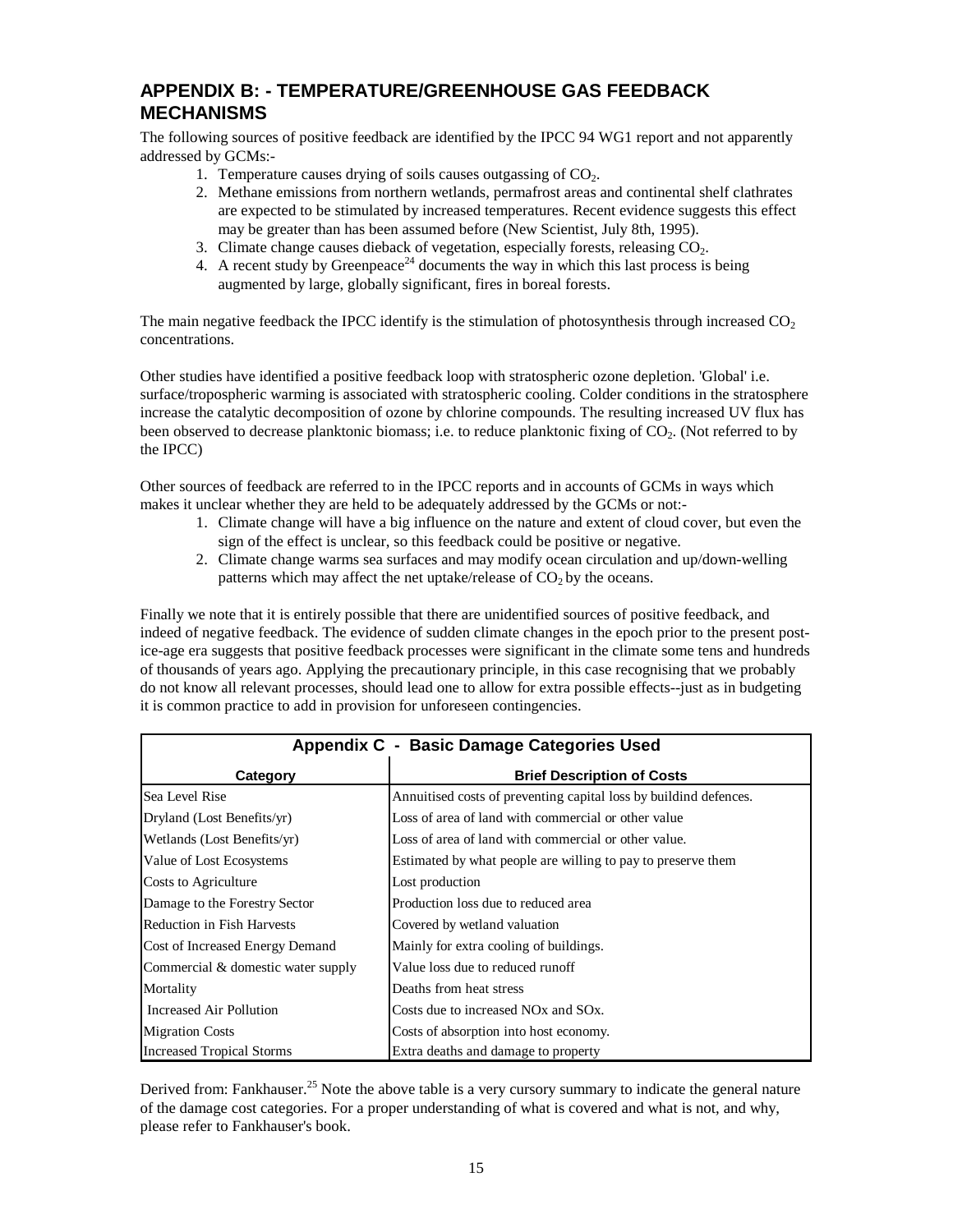## **APPENDIX D: A RECALCULATION OF THE SOCIAL COST OF CLIMATE CHANGE; A COMMENT BY SAMUEL FANKHAUSER AND RICHARD TOL**

Meyer and Cooper have written an interesting article, which points out many important issues in the economic assessment of the impact of climate change. On several fronts we agree with the authors, and the criticised IPCC chapter often makes the same points as Meyer and Cooper (e.g. on the importance of uncertainty and extreme events, and the limitations of the  $2xCO<sub>2</sub>$  benchmark). In some other aspects, however, we fundamentally disagree. We would like to thank the editors of The Ecologist for giving us the opportunity to react, make clarifications on the IPCC Social Cost chapter, and point the reader to a number of misconceptions in the paper by Meyer and Cooper.

#### **IPCC**

The IPCC was established by the World Meteorological Organisation and the United Nations Environment Programme to provide sound scientific analysis that can assist policy makers in deciding on the appropriate course in climate policy. The IPCC is a scientific panel, which critically assesses the relevant literature. The IPCC does not carry out its own research, take position, or give advice. The IPCC merely reflects the literature, and presents it in a comprehensive and accessible way. IPCC reports are written by teams of internationally leading experts, carefully balanced between the geopolitical regions. The reports go through an extensive peer and government review. Non-governmental organisations are also admitted to the review procedure, and many have taken up this opportunity. Meyer and Cooper mainly comment on Chapter 6 of the Second Assessment Report of Working Group III: 'The Social Costs of Climate Change'. The chapter was written in 1994 by a team of seven researchers, headed by Prof. David Pearce of University College London. The team members are from Europe, India and the United States, and have backgrounds in economics, biology, statistics, civil engineering and anthropology. The chapter went through the IPCC review process in 1995 and was revised in the light of many helpful comments. The revision included a literature update, so that the chapter reflects the state of the art in early 1995. No later publications are taken into account. The chapter is now finalised and awaits official adoption by the governments of the United Nations.

#### **Comparison of Estimates**

Meyer and Cooper list a series of issues - willingness to pay versus willingness to accept, regional differentiation, aggregation, cost benefit analysis, timing, market exchange rates versus purchasing power parity, uncertainty and omitted damage categories - and we address the major ones. Lumping everything together, Meyer and Cooper derive damage estimates of 12-130% of Gross World Product (GWP) for  $2xCO<sub>2</sub>$ , compared to the 1.5-2% best guess of IPCC Chapter 6.

But the two sets of estimates are based on different assumptions, and are therefore not comparable. The studies underlying Chapter 6 estimate the impact of a climate change induced by  $2xCO<sub>2</sub>$  on the present economy. In line with IPCC Working Group 1 we assumed 2.5°C warming. Since the analysis is static, issues such as the timing of  $2xCO<sub>2</sub>$ , feedback effects, and aerosols, which Meyer and Cooper cover in some depth, are irrelevant for  $2xCO<sub>2</sub>$  damage estimation. Currently, research is being undertaken on the impact of other-than-2xCO<sub>2</sub>-climate-change on other-than-the-present-economy. The results are too premature to be taken up in the IPCC, given the explicit requirements laid down by IPCC to authors.

Meyer and Cooper analyse different scenarios with warming mostly greater than 2.5°C. Calculating different scenarios is useful. However, for a reasonable comparison we have to compare like with like. Their estimate closest to the 2.5°C warming scenario of IPCC would probably be in the order of 30% of GWP (given that the move from their scenario B to C increases medium damage by 175%). The discrepancy is thus much smaller, although theirs is still a much larger figure. The difference is mainly due to two reasons. The first is the inclusion of malnutrition and malaria damages. This is a useful extension, although the Hohmeyer and Gaertner estimates adopted by Meyer and Cooper appear to be huge overestimates in the light of the much more sophisticated work by Rosenzweig and Parry (on malnutrition) and Martens et al. (on malaria). The second reason is the uniform valuation approach taken by Meyer and Cooper. This is the issue where we most fundamentally disagree with the authors.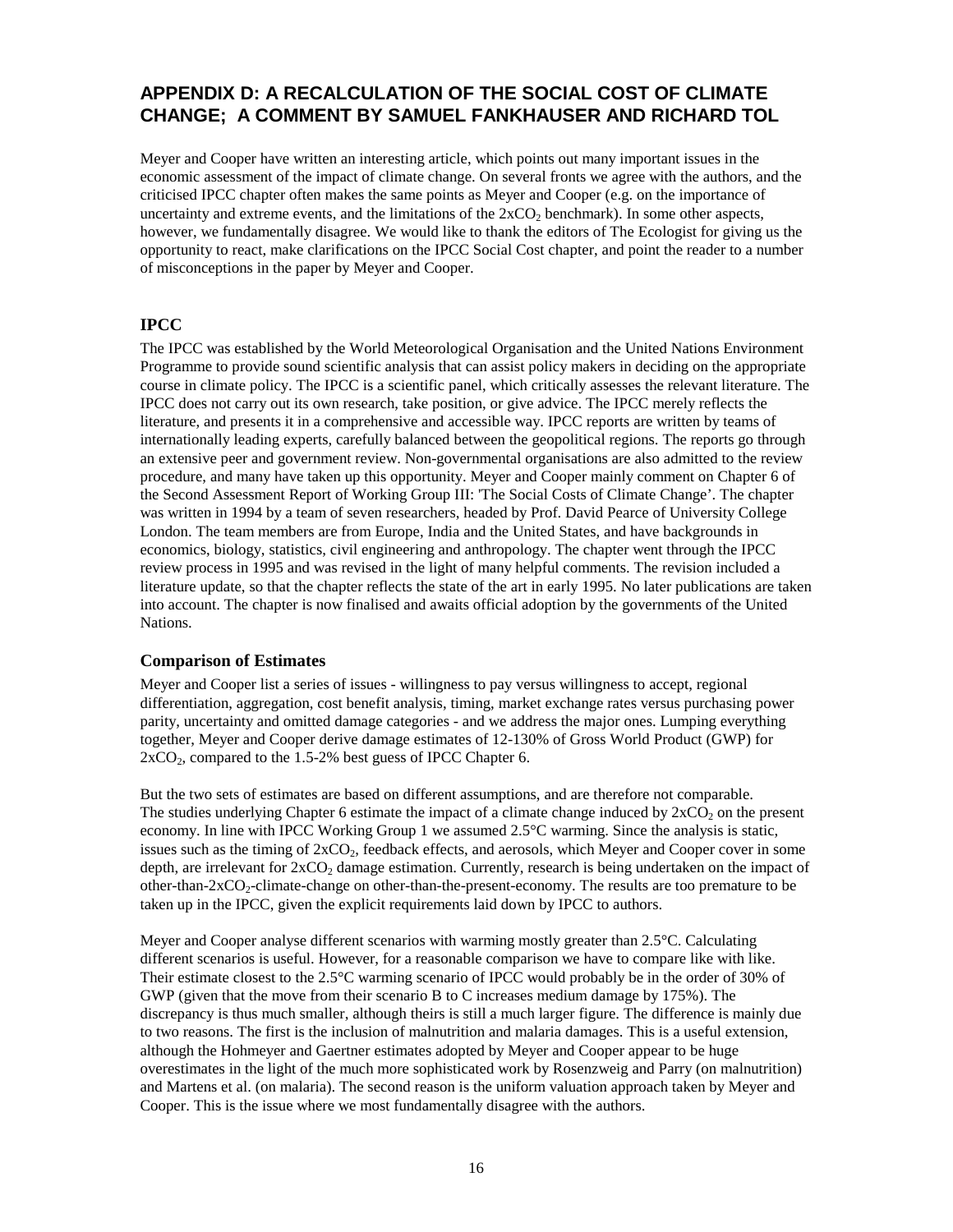#### **Uniform Unit Values**

Meyer and Cooper frame the issue of uniform valuation in the context of the debate on willingness to pay (WTP) and willingness to accept compensation (WTAC). This is wrong. The choice between WTP and WTAC has no relationship with the question of regionally diversified value estimates, contrary to the suggestion of Meyer and Cooper. WTAC, like WTP, depends on income (even though bids are not constrained by income).A rich person will require a higher monetary compensation than a poor person, because his marginal utility of income is lower (a compensation of, say, \$1,000 compensation is less interesting to a rich person than to a poor person). WTAC estimates might lead to higher damages, but they would still differ between regions. WTAC can therefore not be used to justify uniform values at the OECD level. But the concept of uniform values at OECD levels for all (market and non-market) damages is itself flawed. Meyer and Cooper fail to give a good reason for using it other than quoting other authors who have themselves failed to give a good reason. The whole purpose of regional damage analysis is to capture the regional diversity and assess differences in vulnerability. Regions differ in many respects, not the least in price and income levels. Using uniform unit damages defies this. It makes very little sense to estimate the costs of building a sea wall in India at US prices. Even if the US would fund the project, it would still be built in India using local workers and material paid at local rates. The same argument holds for intangible goods and services. Environmental commodities may serve different functions in different regions. To assess local vulnerability, it is the regional value that counts.

#### **The Value of Statistical Lives**

The concept of uniform values was conceived in the context of the value of a statistical life (VOSL). In this context, it is sometimes argued that for equity reasons all statistical lives should be valued equally. This may be appealing at first sight, but the case is far less obvious once the difference between VOSL and the 'value of life' as such is understood. Besides, it would point in the direction of using an average uniform value, not the OECD value. We have no problems with using a global average value to assess world damages. In fact, estimates of local environmental damages are commonly based on regionally averaged unit values. This is both convenient and in line with the approach usually taken by national governments. However, as we have pointed out there, using average values does not change the global results of IPCC Chapter 6.

#### **Aggregation**

Equity considerations are important in climate change policy, and to the extent WTP/WTAC estimates reflect the unfairness in the income distribution, this has to be corrected for. However, the way to do this is not by tinkering with the value system, but by giving different weights to different regions in the aggregation process. Comparison and aggregation are difficult, and cannot be done in an unambiguous manner. Ethical choices are required. Chapter 6 shows how these can be depicted.

### **PPP-Correction**

The matter of market versus purchasing power parity exchange rates was not corrected because this issue is rather more complicated, although less far-reaching than Meyer and Cooper suggest. To us, there is no 'right' answer to the question of how absolute figures should best be expressed. Damages include both market and non-market impacts, while GDP (corrected or not) is restricted to market transactions. No division by a GDP-related figure therefore produces the 'clean' percentage ratio Meyer and Cooper aspire to. Nevertheless, PPP corrected figures are in preparation to illustrate the significance of this point, and will be published shortly.

### **Cost-Benefit Analysis**

Being a scientific panel, Working Group 3 of the IPCC does not advocate cost benefit analysis as the appropriate tool for decision making, either at the global or the regional level. It does discuss its advantages and disadvantages compared to other tools, such as the precautionary principle. Monetary estimates of the impacts of climate change do facilitate, but do not imply cost-benefit analysis, and are equally useful in other approaches to decision making. It is certainly true that CBA will not replace 'argument, discussion, negotiation and compromise', as Meyer and Cooper say (nor does Chapter 6 or any part of Working Group III suggest any such view). But it is equally true that argument, discussion or negotiation uninformed by data on the costs and benefits involved is unlikely to produce a good compromise.